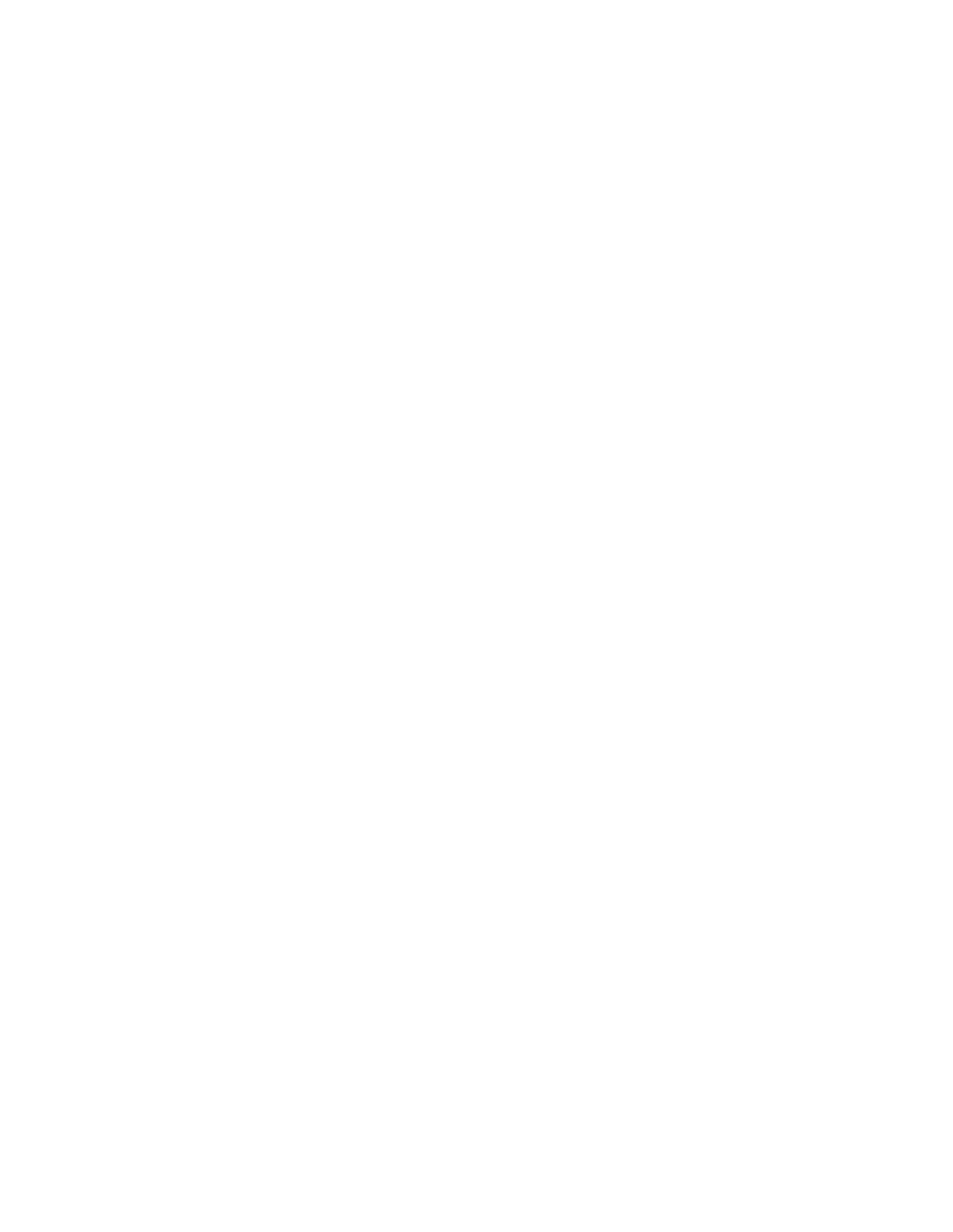## **Contents**

| NOTES WINDOW…………………………………………………………………………… 18       |  |  |  |  |
|----------------------------------------------------|--|--|--|--|
|                                                    |  |  |  |  |
|                                                    |  |  |  |  |
|                                                    |  |  |  |  |
| New Flexible and Bituminous Overlay on Flexible 29 |  |  |  |  |
|                                                    |  |  |  |  |
|                                                    |  |  |  |  |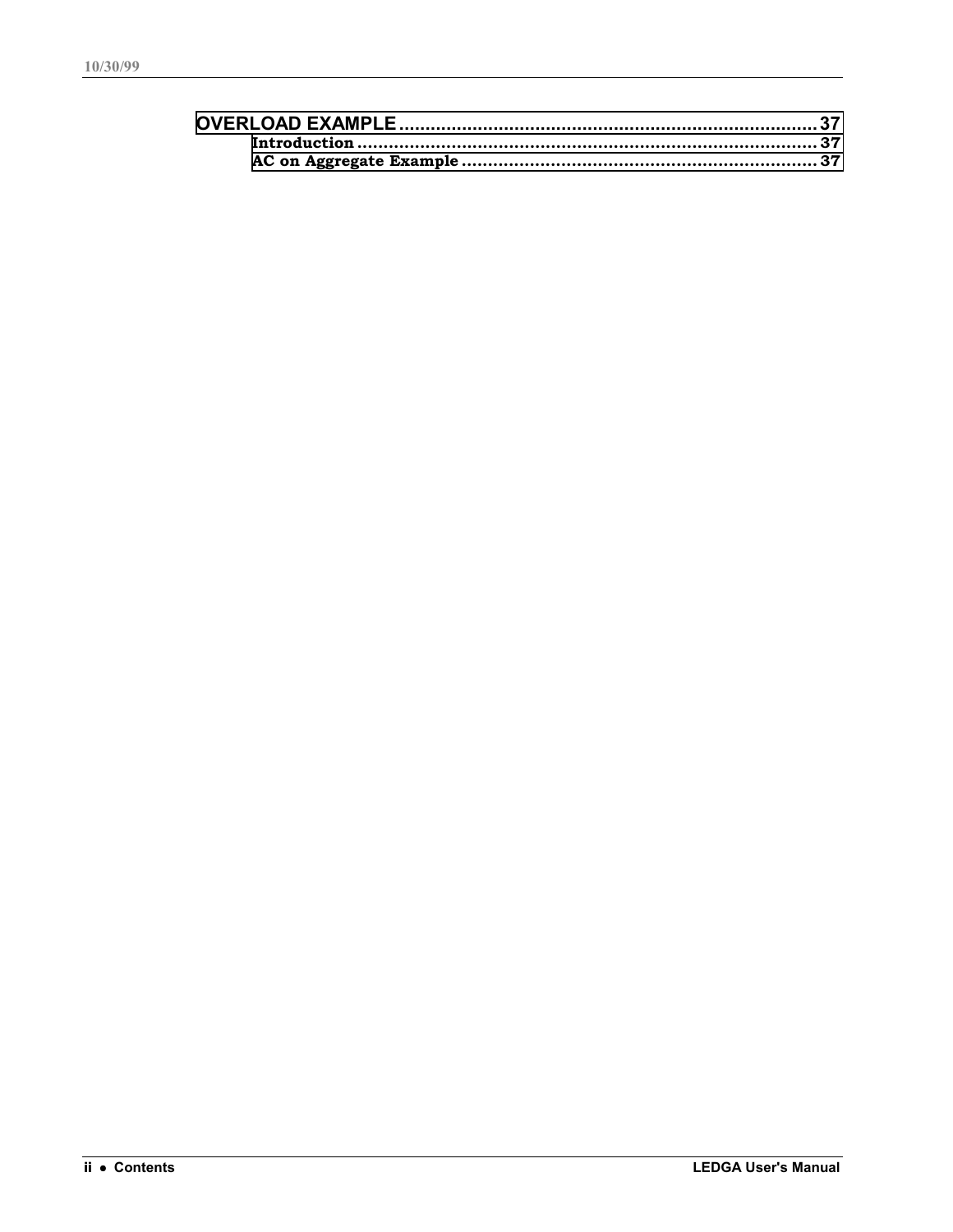## <span id="page-4-0"></span>**INTRODUCTION**

During the period of August 6, 1997 to June 30, 1999, Roy D. McQueen & Associates, Ltd. (RDM) performed the study entitled "Development of a Reliable Methodology to Determine In-Situ Pavement Strength of General Aviation Airport Pavements" under Contract No. NCSU 97-1312-01 with the Institute for Transportation Research and Education (ITRE) of the North Carolina State University (NCSU), Raleigh, NC. The basic objectives of the study were to develop standardized procedures for nondestructive testing (NDT), evaluation and design of General Aviation (GA) airport pavements in North Carolina using analytical software developed for this purpose. The resultant evaluation/design procedures and software were to permit evaluating the effects of allowing a one time or periodic overload operations on the airport pavements.

Due to the limitations of current Federal Aviation Administration (FAA) design methods for GA airport pavements – particularly the ability to handle "overload" aircraft conditions – the new design procedures for GA airport pavements and accompanying LEDGA software are based on layered elastic methods. To provide a degree of reliability, short of conducting a series of expensive full scale tests, the layered elastic subgrade strain failure criterion was based on thickness designs that comply with current FAA pavement design methods contained in FAA Advisory Circular 150/5320-6D. Therefore, it is believed that the new design methods will provide North Carolina Division of Aviation (NCDOA) with increased flexibility to handle additional design cases (e.g., overload, varying departure levels) with the same degree of reliability that exists with current FAA design methods.

LEDGA is a computer program designed for use by experienced engineers to perform structural analyses of GA. airport pavements. The design analyses that LEDGA produces are based on modifications to the Federal Aviation Administration's (FAA) LEDFAA computer program and the results of the aforementioned study for ITRE. The LEDFAA program is described in FAA Advisory Circular (AC) 150/5320-16.

Modifications to the LEDFAA program that are incorporated in the LEDGA program include the following:

- Revised subgrade strain failure criterion;
- Elimination of rigid pavement analysis capability;
- Revised CBR-Esub transformation;
- Revised fleet mix including GA and "overload aircraft" and
- Procedures for assessing the effect of overload aircraft on GA airport pavements.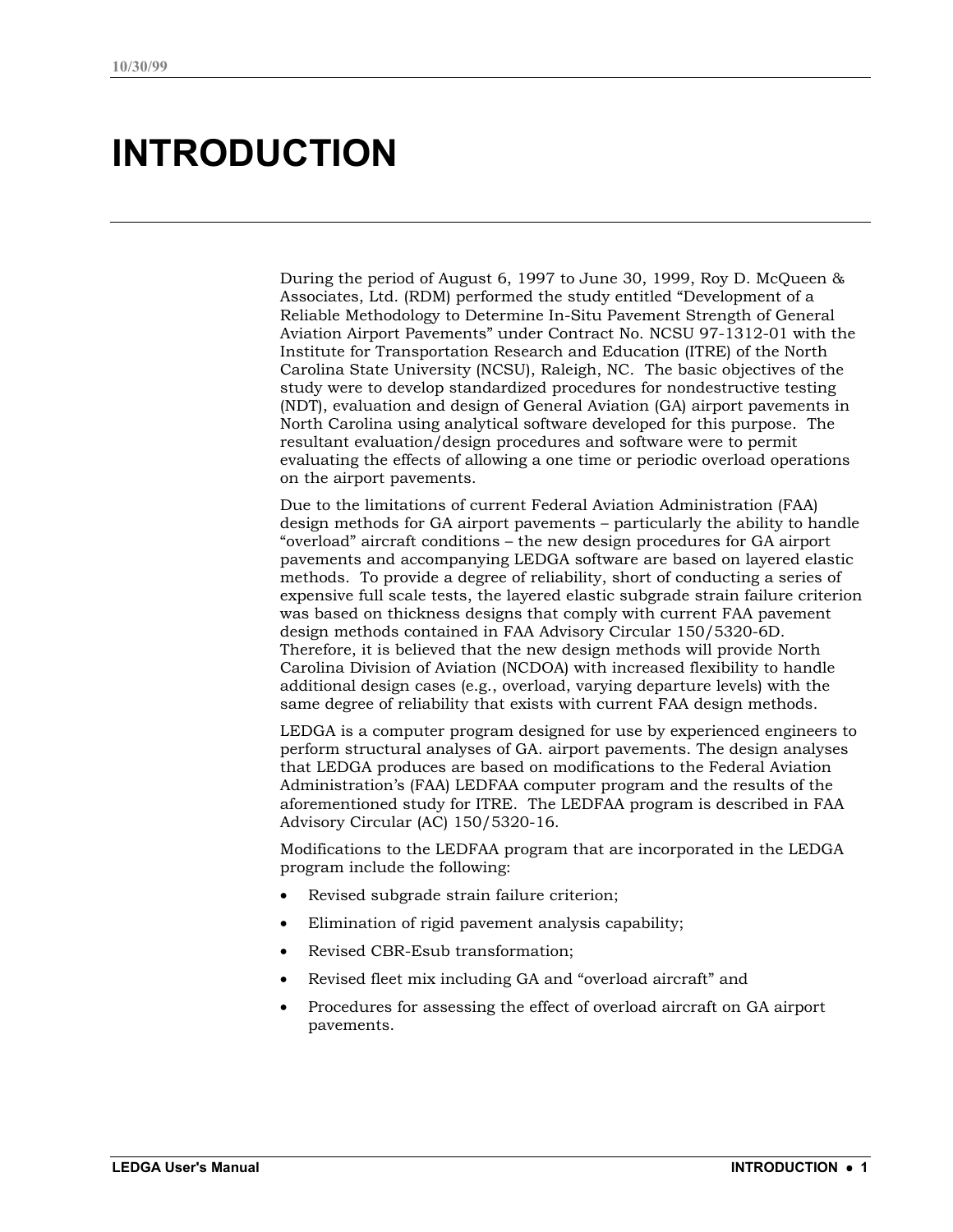Other familiar elements of the LEDFAA program were retained for ease of use and continuity. These include:

- Design for fatigue failure expressed in terms of a cumulative damage factor (CDF) using Miner's rule;
- Similar graphical screens for the pavement structure and traffic;
- Characterization of material properties of pavement layers and subgrade in terms of the elastic modulus; and
- Same defaults for elastic modulus, Poisson's ratio and layer interface;

The LEDGA program also offers other enhancements to the evaluation and design procedures for GA airport pavements. These include the ability to:

- Vary the operational frequency of individual aircraft in the GA and overload fleet mix;
- Input back-calculated subgrade elastic modulus from nondestructive tests (NDT);
- Vary the thickness of the asphalt concrete surface layer;
- Incorporation of layered elastic design methods for the design of GA airport pavements

Documentation on the development of the revised failure criterion, computational logic and other program elements can be found in the aforementioned study for ITRE.

The LEDGA program is not intended to replace the services of professional engineers. As with any design procedure, all pavement designs must be accompanied by sound engineering design. It should also be stressed that, although layered elastic based design procedures are normally considered to be mechanistic and more rational than previous methods, a considerable amount of engineering judgement is still required. Designs produced by LEDGA should also comply with the detailed requirements of FAA AC 150/5320-6 and other applicable FAA, NCDOA and industry standards. The program does not automatically satisfy all of these requirements and the recommendations in the Advisory Circulars and other applicable standards should be followed. It is the designer's responsibility to use the program and standards in conjunction with each other.

Roy D. McQueen & Associates, Ltd. (RDM), the FAA, ITRE, and North Carolina Department of Transportation represent to the best of their knowledge that the LEDGA software does not infringe upon any copyrights, trade secrets, or patents. The software is made available on an "as is" basis. No other representation or warranty is expressed or implied. It is the user's responsibility to properly select inputs, interpret output and adhere to all applicable or governing standards.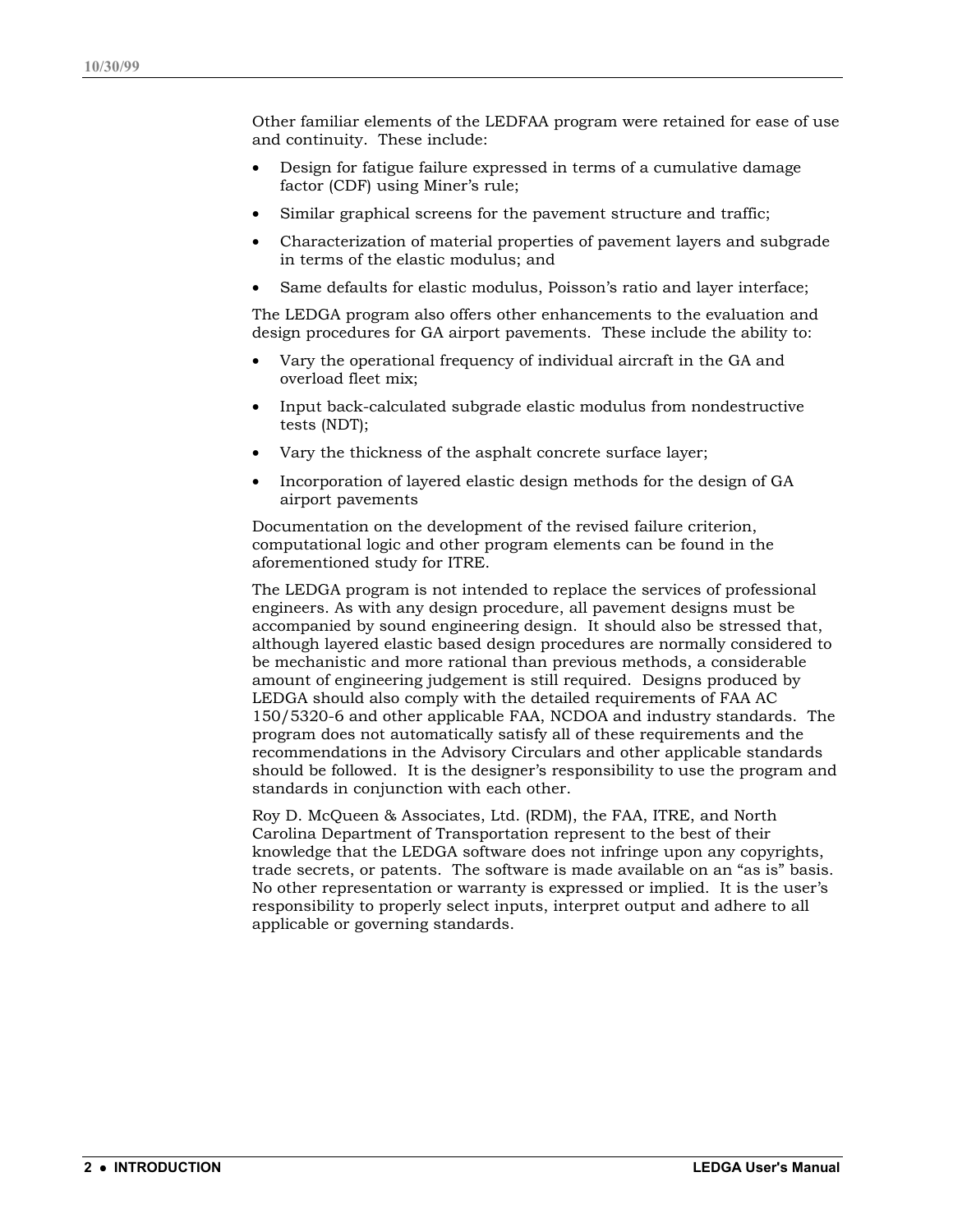## <span id="page-6-0"></span>**INSTALLATION**

LEDGA's setup program takes you through the installation with on screen instructions at every step.

To install LEDGA insert LEDGA Setup Disk 1 in an available diskette drive; usually **A** or **B**. Then, from the Start menu on Windows 9x select Run. At the command line type in **A:\setup.exe** (or **B:\setup.exe**) and press Enter on the keyboard.

Follow the on screen instructions until you are asked for the installation directory. The default directory is **C:\Program Files\LEDGA1.2\**. If this is OK, click the setup button to begin the installation. The installation directory will be created if it does not already exist. If you want to use a different directory, type in the name with full path. The remainder of the setup is automatic. A new program group will be created called LEDGA 1.2. LEDGA is run by double clicking the LEDGA icon in the program group.

Because LEDGA makes use of the latest Windows components, the setup program will first look for these components in the Windows directory. If these components are not found, setup will install them automatically. If this is the case, the setup program will display a message indicating that you need to reboot your computer and you need to run LEDGA's setup program again.

The following files are installed by setup:

Directory LEDGA1.2 (or user determined directory)

| LEDGA.EXE:      | Visual Basic I/O and design program.    |
|-----------------|-----------------------------------------|
| JuleaD32new.dll | Julea 32-bit compiled as a Windows DLL. |
| NCDOA.HLP:      | Help file.                              |
| NCDOA.CNT       | Table of contents for help file.        |

Directory WINDOWS

SETUP1.EXE Setup executable.

Directory WINDOWS\SYSTEM

| VB6STKIT.DLL  | Setup dynamic link library.           |
|---------------|---------------------------------------|
| COMCAT.DLL    | Component Category Manager library    |
| ASYCFILT.DLL  | Visual Basic runtime library.         |
| OLEPRO32.DLL  | Visual Basic runtime library.         |
| OLEAUT32.DLL  | Visual Basic runtime library.         |
| MSVBBVM60.DLL | Visual Basic virtual machine library. |
| MSFLXGRD.OCX  | Grid (table) control library.         |
|               |                                       |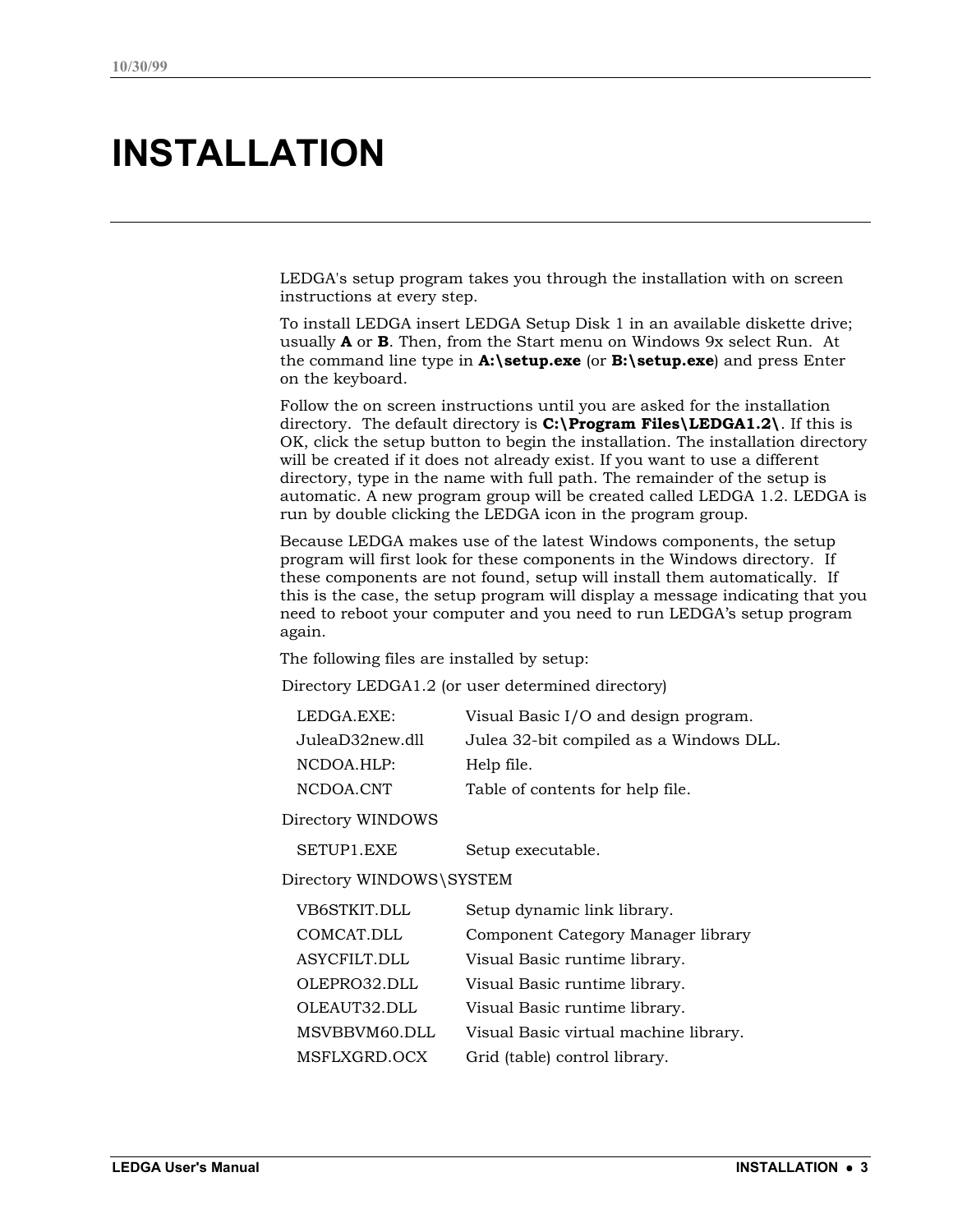## <span id="page-7-0"></span>**WHAT'S NEW IN LEDGA**

LEDGA (**L**ayered **E**lastic **D**esign for **G**eneral **A**viation airport pavements) is based on the FAA's LEDFAA computer program. Although LEDGA uses the same tools used in LEDFAA, LEDGA was written specifically for General Aviation use.

LEDGA contains a new subgrade failure criterion based on field data conducted as part of the study entitled "Development of a Reliable Methodology to Determine In-Situ Pavement Strength of General Aviation Airport Pavements."

LEDGA's most important feature is the handling of heavy aircraft that are not part of a General Aviation airport's normal traffic. LEDGA allows the user to compute the damage caused by an occasional heavy load. This overload situation allows the user to estimate the remaining life in such a case.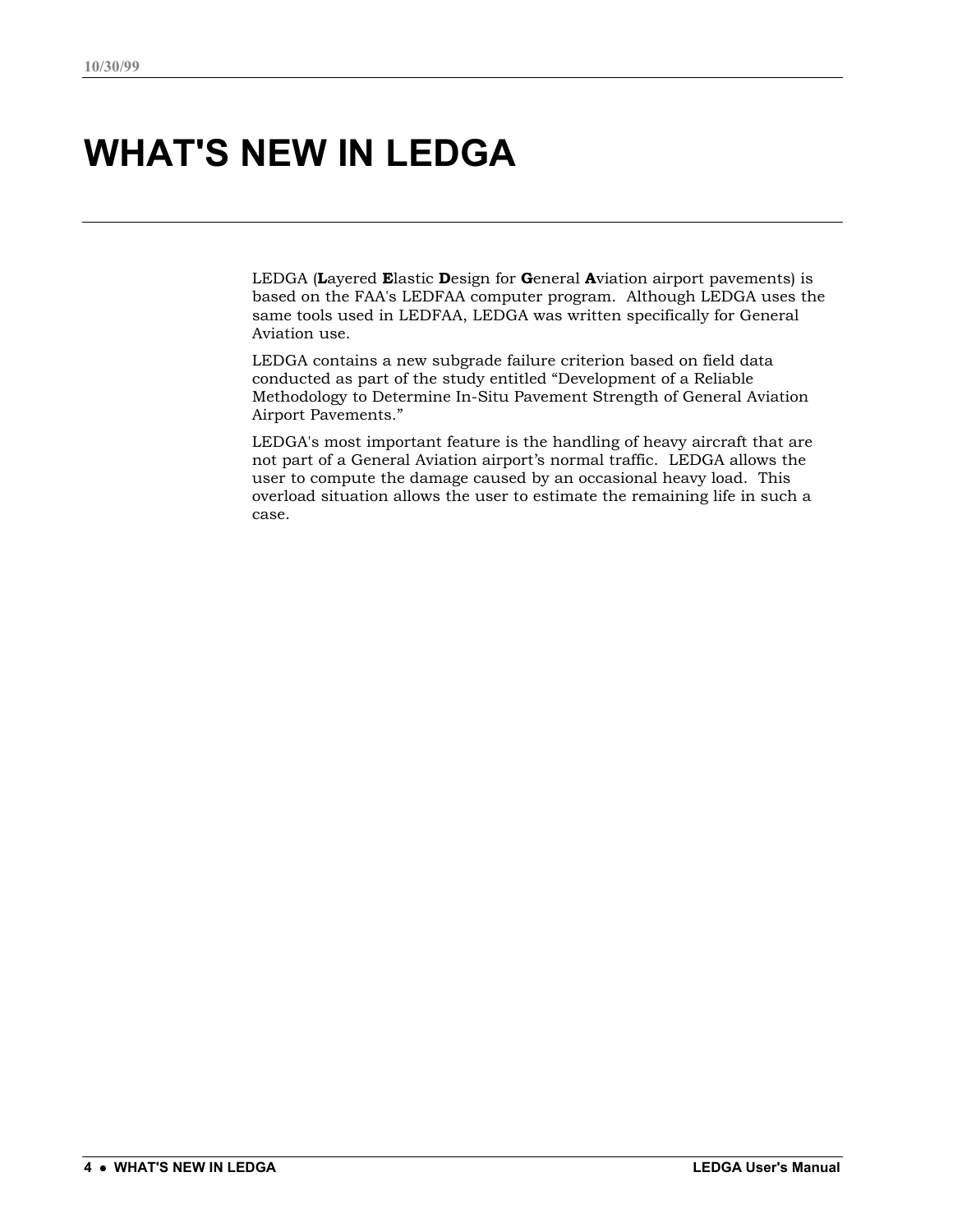## <span id="page-8-0"></span>**OVERVIEW**

The program consists of five main windows rigidly linked together as shown in the figure below. The essential windows for pavement design are **STARTUP**, **STRUCTURE**, and **AIRCRAFT**. The **NOTES** and **AIRCRAFT DATA** windows are for convenience in entering additional data describing the structure and traffic, and for viewing data.

Operations within a window are executed by clicking the mouse cursor on a "command button." Command buttons are referred to by showing the button name in bold type. For example, "click the command button called Structure" is abbreviated by "click **Structure**."



Figure 1. Program Windows and Linkage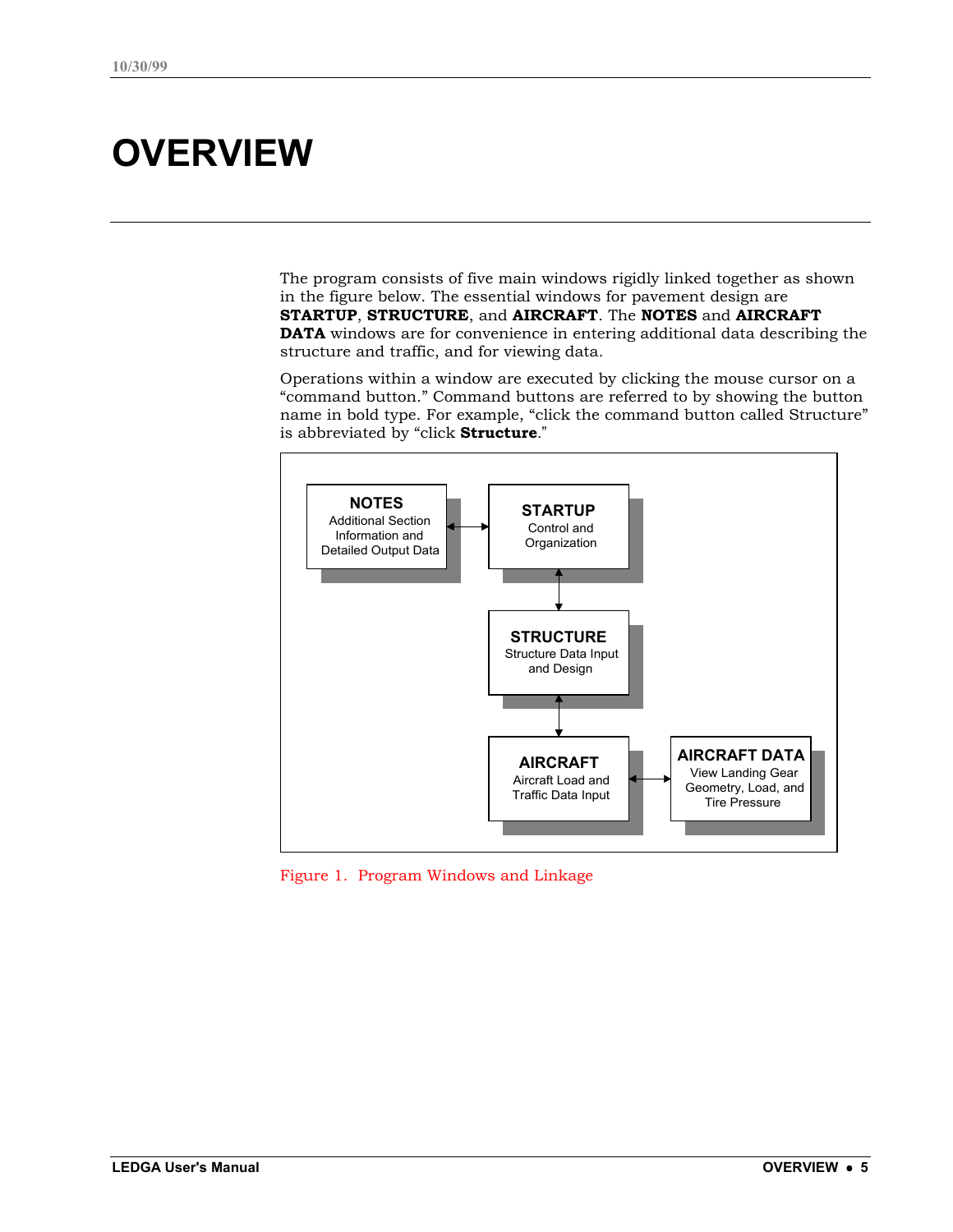## <span id="page-9-0"></span>**STARTUP WINDOW**

### **Introduction**

The startup window has two functions. First is to allow selection of either the **STRUCTURE** or the **NOTES** window. Second is to organize the basic data storage units, consisting of "Sections" embedded in "Jobs." Jobs are MSDOS ASCII text files containing up to 100 sections. All Job files existing in the working directory are listed on the left of the window. A special Job file called Samples is initialized within the system and does not exist as an external file. It is always available to create new section data. This is necessary if no other Job files are present because new structures cannot be created from scratch. The Samples structures are also typical of current pavement design practice and are a convenient starting point for design. The data in the Samples sections cannot be changed and the structures cannot be "designed." The sections are provided only for starting new designs.

**Note:** The normal Windows file dialog boxes are not supported in LEDGA. Backup to floppy disk, or other media, is therefore not possible directly from the program. This was done to simplify the user interface. But, since job files are MSDOS ASCII files, file backup and, where necessary, deletion, can be done using File Manager or from the DOS prompt. (See the Windows or DOS manual for file management procedures.) All job files have the extension .JOB.

Section data consists of pavement structure properties, aircraft names and gross loads, and annual departures and growth for each aircraft. Details of the required information are given when the data entry windows are discussed.

Jobs are listed in the list box on the left of the window. All sections in the selected job are listed in the right hand list box. Scroll bars will appear if there are too many jobs or sections to fit in the boxes. The operations associated with each of the command buttons on the **STARTUP** window are briefly described under separate headings.

### **Command Buttons**

#### **New Job**

New jobs are created by clicking **New Job**. A dialog box will then appear requesting that a name be entered for the new job. The name can have up to 8 characters. Normal letters and numbers are allowed, together with hyphen (-) and underscore (\_). Clicking **OK** or pressing Enter on the keyboard will accept the name, create the file, and close the dialog box. Clicking **Cancel** will close the dialog box without creating a new file. When first created, job files are completely empty. But new sections cannot be created from scratch. Instead, old sections are moved and renamed using **Dup. Section** or **Copy Section**.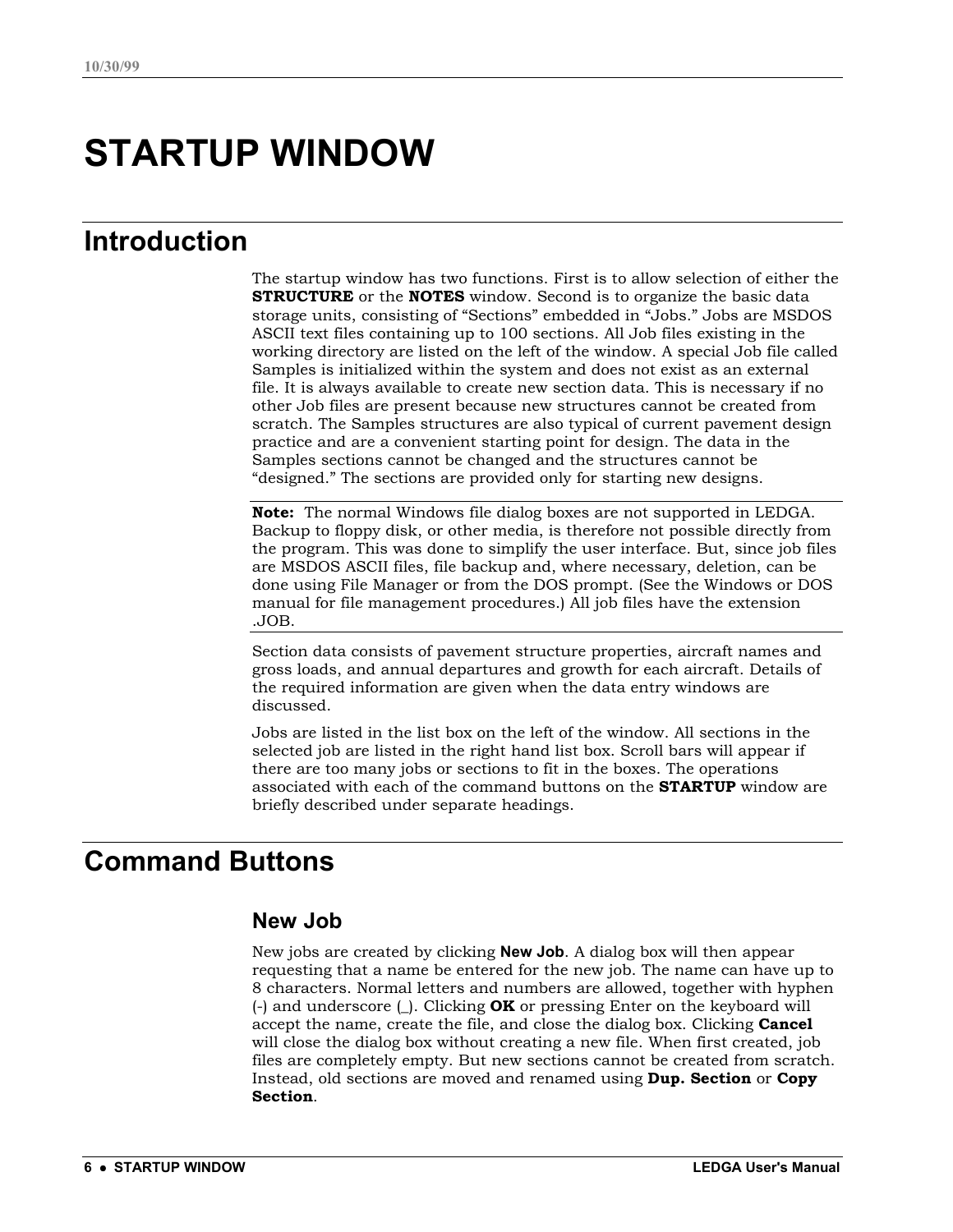|                  | LEDGA - Layered Elastic Design for GA Airport Pavements (V1.0) |                                               |                                                                     |              |
|------------------|----------------------------------------------------------------|-----------------------------------------------|---------------------------------------------------------------------|--------------|
| <b>Job Files</b> | Organization                                                   | <b>Section Name</b>                           | <b>Pavement Type</b>                                                |              |
| <b>Samples</b>   | New Job                                                        | <b>ACAggregate</b><br>AConFlex<br>NewFlexible | <b>New Flexible</b><br><b>AC on Flexible</b><br><b>New Flexible</b> |              |
|                  | <b>Delete Job</b>                                              |                                               |                                                                     |              |
|                  | Dup. Section                                                   |                                               |                                                                     |              |
|                  | <b>Copy section</b>                                            |                                               |                                                                     |              |
| Data Input       | <b>Delete Section</b>                                          |                                               |                                                                     |              |
| <b>Structure</b> |                                                                |                                               |                                                                     |              |
| <b>Notes</b>     | Exit                                                           | Help                                          | <b>Demonstration</b>                                                | <b>About</b> |
| $\Gamma$ Metric  | North Carolina Division of Aviation (NCDOA).                   |                                               |                                                                     |              |

Figure 2. Startup Window

#### **Delete Job**

To delete a job file, first select the job to be deleted by clicking the job's name in the left hand list box. Then click **Delete Job**. A message box will be displayed asking if you want to continue. Click **Yes** to delete the file and close the message box. Click **No** to close the message box without deleting the job. Deleting a job will cause all of the information in a job file to be deleted from the disk. The only way to restore the information is to immediately run undelete in DOS or Windows.

**Note:** Whenever, as in this case, information can be destroyed by an action, a message box with a **No** or **Cancel** option is displayed to reduce the risk of accidentally destroying the information.

#### **Copy Section**

New pavement structures cannot be created from scratch in the **STRUCTURE** window. Instead, existing structures in one job are copied to another job (or duplicated and renamed within a single job as described below). The section list box shows the type of structure for each listed section so that the desired type of structure can be selected before copying without having to check the **STRUCTURE** window. Three types of structure are included:

- 1. New Flexible.
- 2. AC on Flexible (asphalt overlay on an existing flexible pavement).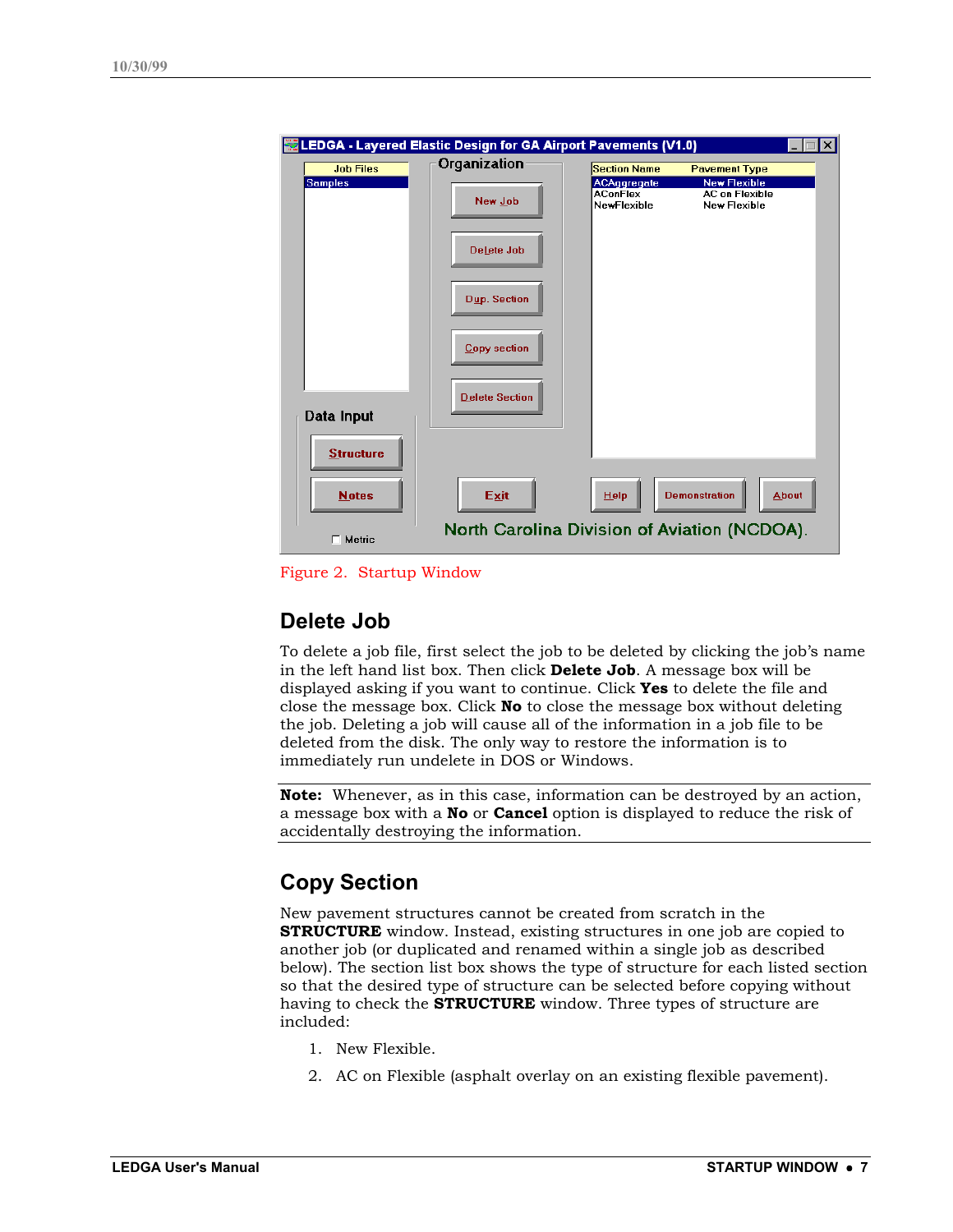3. AC on Aggregate base (asphalt overlay on crushed or uncrushed aggregate).

The sequence for copying a section is:

- 1. Select the job to be copied from by clicking the job name.
- 2. Click **Copy Section**. The caption on the button will change to **End Copy**.
- 3. Select the section to be copied by clicking the section name in the right hand list box.

Select the job to be copied to by clicking the job name. A dialog box will be displayed asking you to enter the name of the new section. The name can have up to 12 characters, consisting of alphanumeric, hyphen, or underscore. The old name can be kept provided it does not already exist in the job the section is being copied to.

Repeat to copy more sections or click **End Copy** to end copying.

Copying can be stopped at any time by clicking **End Copy**.

A section can also be copied by using LEDGA's drop and drag feature. To use this feature follow these steps:

- 1. In the Start-up screen select the Job File from the list on the left by clicking the mouse on it.
- 2. Next, select a Section Name/Pavement Type from the list on the right.
- 3. Click on the Section Name/Pavement Type selected and hold down the mouse left button. Drag the section to the list on the left. The mouse cursor will turn into a semi-transparent square.
- 4. Release the mouse left button.

#### **Dup. Section**

A section can be duplicated within any job and given a new name. First select the job. Then select the section and click **Dup. Section**. Enter the new name in the displayed dialog box.

#### **Delete Section**

To delete a section, first select the job. Then select the section and click **Delete Section.** The section data is completely deleted from the job file and cannot be recovered.

#### **Help**

The Help file is loaded by clicking Help in any of the windows except the **AIRCRAFT DATA** window, or by pressing the F1 key on the keyboard.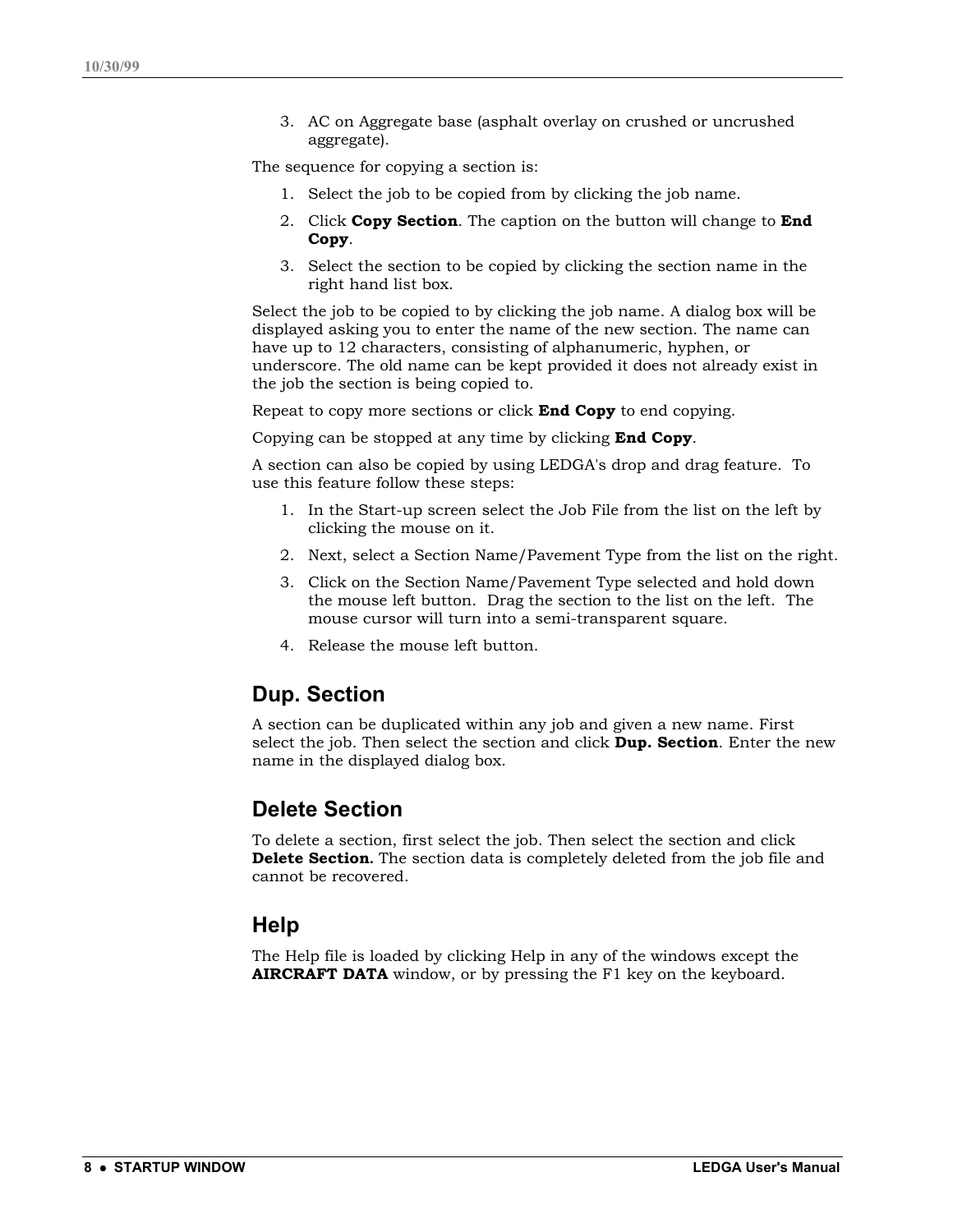### **Demonstration**

An interactive demonstration of the major functions in the **STARTUP**, **STRUCTURE**, and **AIRCRAFT** windows is started by clicking **Demonstration**. The demonstration can be run through all three windows in succession, or individual windows can be selected.

A time delay is inserted between each distinct operation in the demonstration so that the functions occurring can be observed. The default delay setting is 2 seconds. The delay setting can be changed any time a demonstration specific message box is displayed by clicking **Change Delay**. The demonstration can also be terminated from any of the demonstration specific message boxes by clicking **Cancel**.

### **Structure**

Transfers control to the **STRUCTURE** window.

### **Notes**

Transfers control to the **NOTES** window. This allows incidental section information to be entered and attached to the job file and a summary of the section data to be viewed. The **NOTES** window is described last.

### **Exit**

Closes all files and exits to Windows.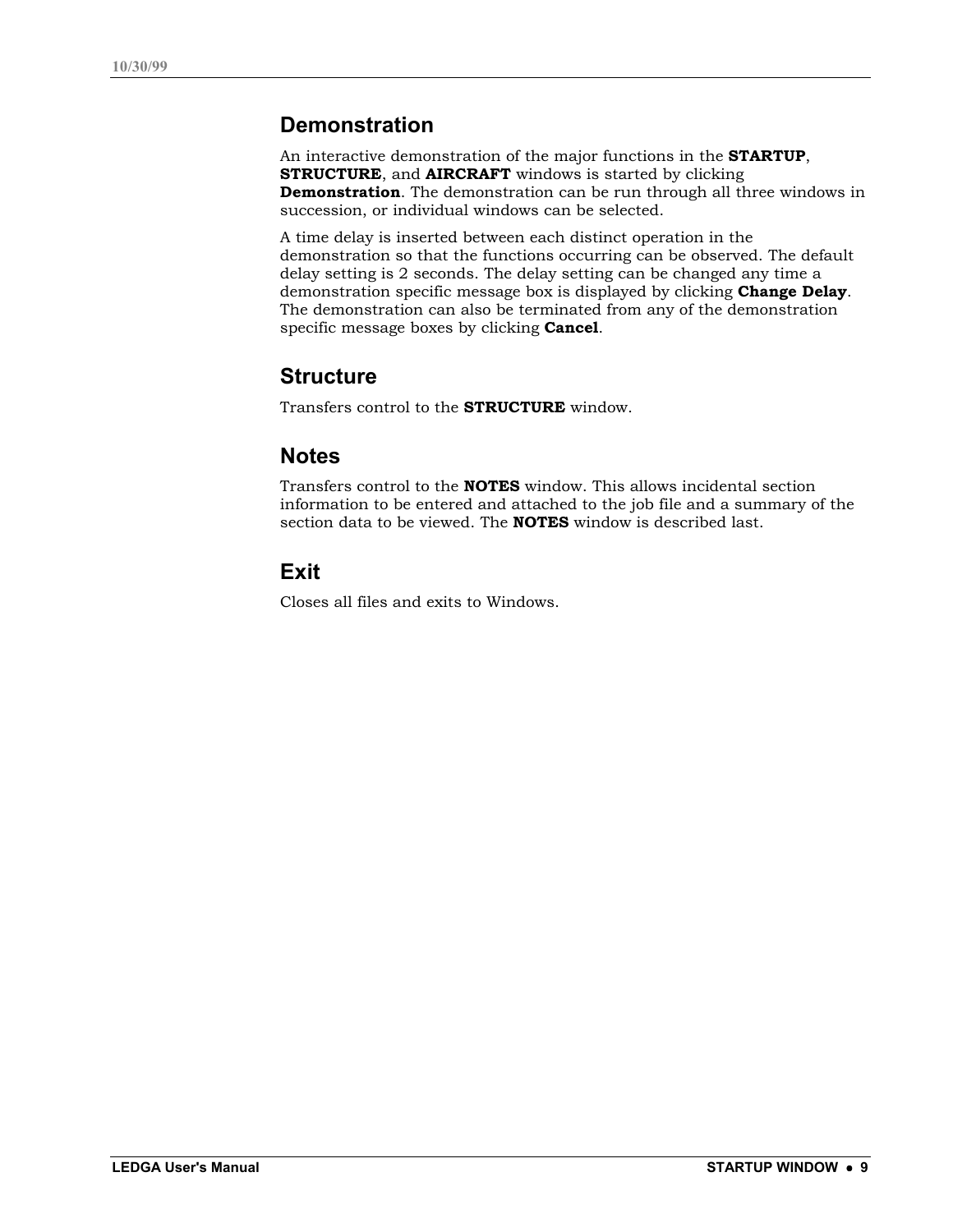## <span id="page-13-0"></span>**STRUCTURE WINDOW**

### **Introduction**

The **STRUCTURE** window allows a pavement structure to be modified and "designed" to carry the load applied by the selected traffic. On the left of the window is a list of the sections in the current job. On the right of the window is a table showing the structure with all layers illustrated and the values of all changeable parameter values displayed. Clicking a new section name in the list changes the displayed structure to that of the new name.

| 题 LEDGA - Modify and Design Section ACAggregate in Job Samples<br>Ixl        |                                                                                                                                   |  |  |  |
|------------------------------------------------------------------------------|-----------------------------------------------------------------------------------------------------------------------------------|--|--|--|
| <b>Section Names</b><br><b>ACAqqreqate</b><br><b>AConFlex</b><br>NewFlexible | Des. Life $= 20$<br><b>Samples ACAggregate</b><br><b>Thickness</b><br><b>Modulus</b><br>Layer<br><b>Material</b><br>(in)<br>(psi) |  |  |  |
|                                                                              | P-401 AC Surface<br>200,000<br>4.50                                                                                               |  |  |  |
|                                                                              | P-209 Cr Aq<br>75,000<br>10.00<br>$\rightarrow$                                                                                   |  |  |  |
| <b>Status</b><br><b>Aircraft</b>                                             | $CBR = 10.0$<br>Subgrade<br>10.000<br>188888<br>∞∞∞∞∞∞∞<br>Total thickness to the top of the subgrade, $t = 14.50$ in             |  |  |  |
| <b>Back</b><br>Help                                                          | <b>Modify Structure</b><br>Life<br><b>Design Structure</b><br><b>Save Structure</b>                                               |  |  |  |

Figure 3. Structure Window

### **Command Buttons**

### **Modify Structure**

A structure is modified from the modify mode, generally entered by clicking **Modify Structure**. **Modify Structure** then changes to **End Modify** and **Design Structure** changes to **Add/Delete**. The only operations allowed until **End Modify** is clicked are modifications to the structure. Alternative ways of entering modify mode are double clicking a section name (also changes the displayed structure) and double clicking the picture of the structure (also starts an associated modification sequence).

Modifications that can be made to a structure are: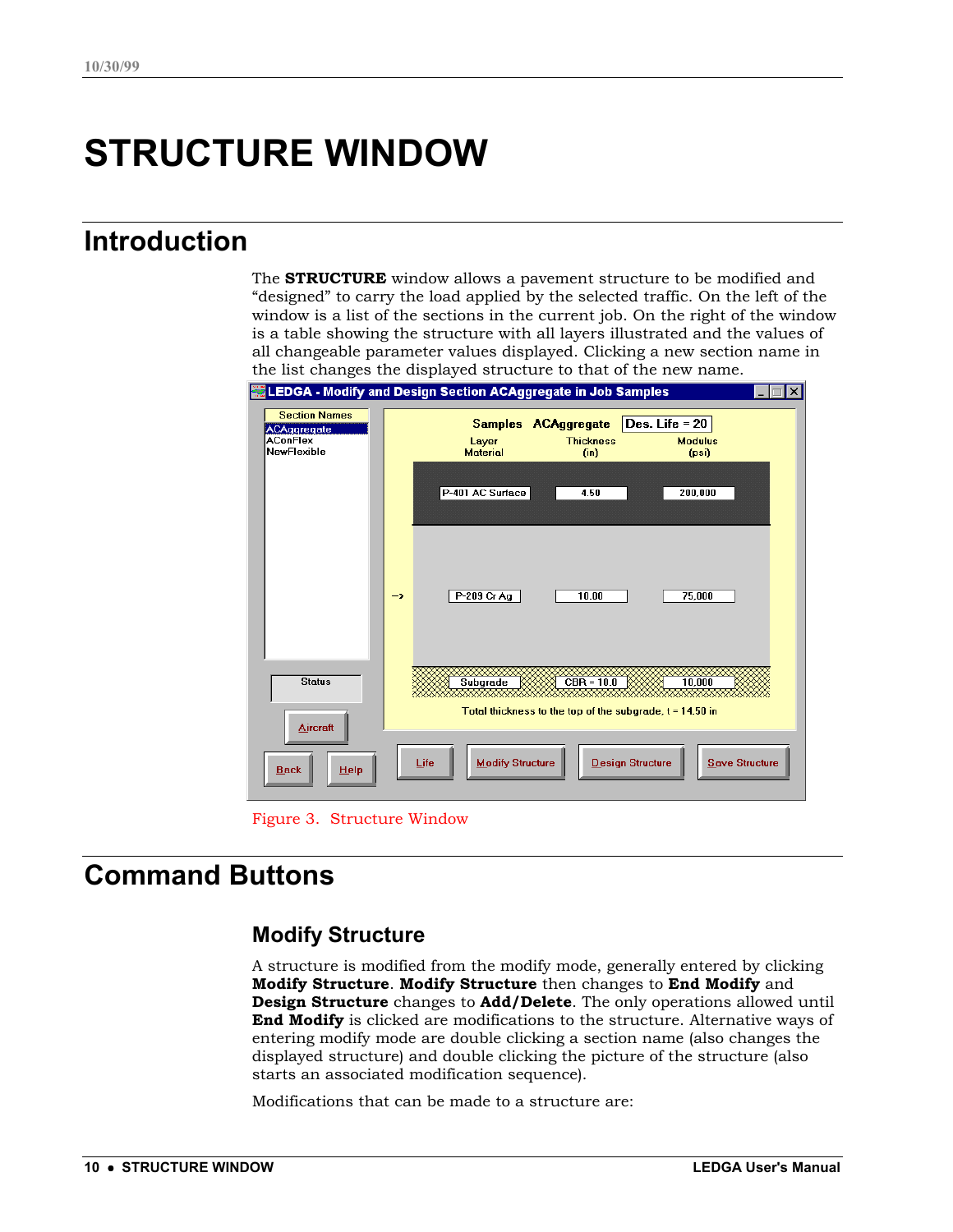- 1. Change the composition of a layer (change layer type).
- 2. Change the thickness of a layer.
- 3. Change the modulus value of a layer (except asphalt).
- 4. Duplicate (add) an existing layer.
- 5. Delete an existing layer.
- 6. Change the iteration layer for flexible pavement design.

Layer types and modulus values must be selected for compatibility with the layered elastic design procedures and with FAA pavement design standards and recommendations. The purpose of this section is simply to outline the operation of the program. Detailed guidelines for selection are given in a later section. These must be read before using the program to design pavements to FAA standards. In particular, the use of an undefined layer results in a non-standard structure.

Structure properties are changed by clicking on the picture of the structure over the displayed value or setting. Instructions are then given for changing the value or setting.



Figure 4. Layer Types

Clicking on the picture in the layer type column displays the selection box shown. To change the layer type, click the type you want to select followed by **OK**. Certain combinations of layers are not allowed in a structure (aggregate on the top, for example). However, the structure is not checked during selection and layers can be changed to anything until **End Modify** is clicked. A complete check of the structure is then made and a message displayed if the structure is not valid for design. The reason for disallowing the structure is given in the message. You cannot leave modify mode until the structure is valid for design.

When the displayed value of a layer thickness or layer modulus is clicked, an input box is displayed giving instructions on changing the value. In some cases, the modulus value cannot be changed manually and a description is given of how the program assigns the value automatically.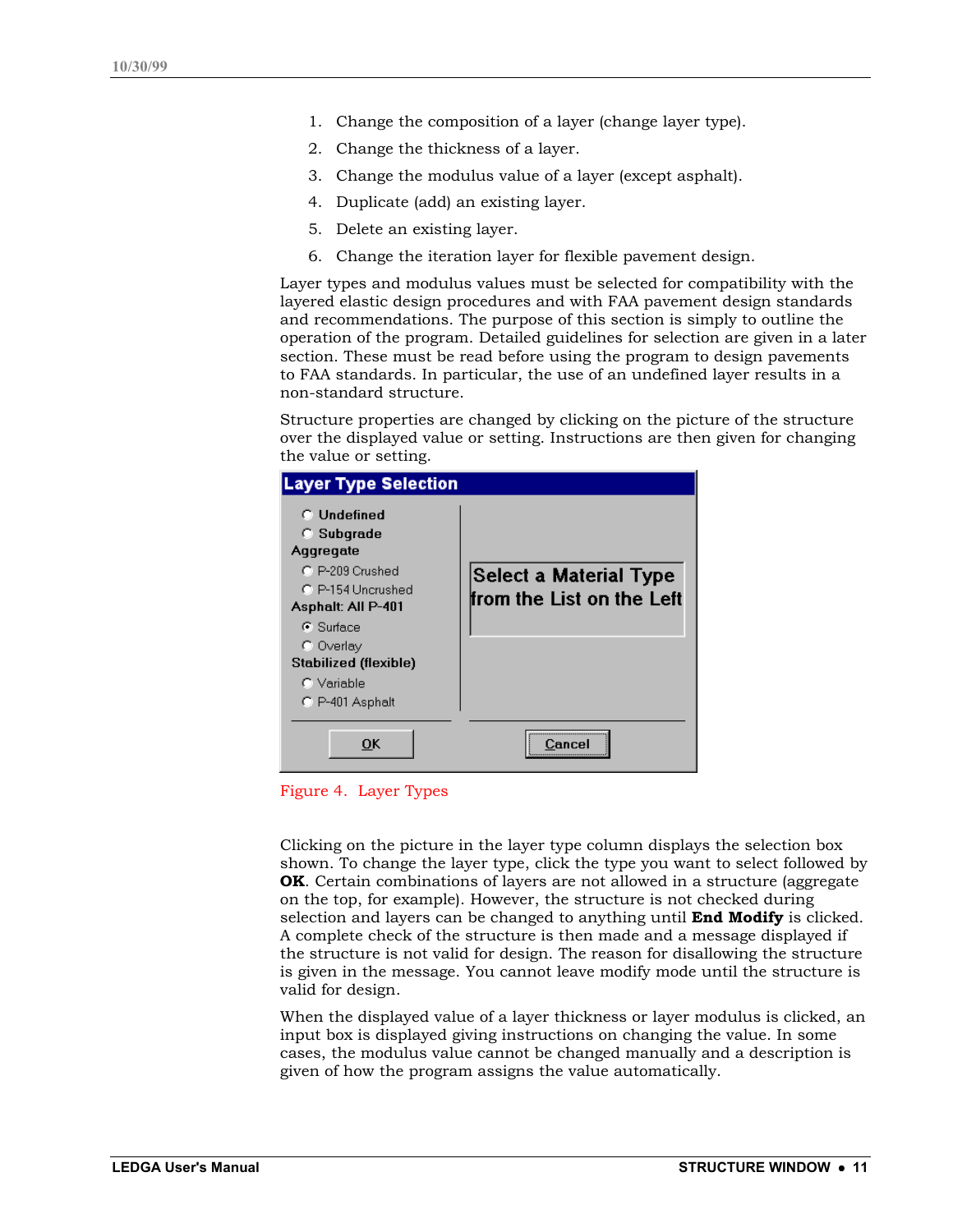**Note:** The thickness of the bottom layer is assumed to be infinite and cannot be assigned a value. The thickness display column in the bottom layer is therefore used to display the CBR value corresponding to the modulus value of the bottom layer. The conversion factors used are given in the section Layer Types. If the value in either of the two columns is changed, the value in the other column changes automatically.

Design life, in years, is displayed at the top of the picture of the structure and can be given any value within the range 1 to 50 years. However, the standard design life is 20 years. If the design life of a section is different than 20 years the message "Non-Standard Life" is displayed. Clicking on the message displays a longer message explaining why the life is non-standard. A warning message is also printed in the **Design Info** text box in the **NOTES** window.

The small arrow in the left margin of the picture of the structure indicates the layer which will be adjusted during design (see below). The position of the arrow can only be changed when the structure is a new flexible pavement. Clicking in the margin to the left of any layer except for the top or bottom layers will select that layer as the adjustment layer for design.

#### **Add/Delete**

Layers can be added or deleted using **Add/Delete**. After clicking the button you must select a layer in the picture of the structure. A box is displayed requesting the selection of Add or Delete. Selecting Add duplicates the selected layer. The properties of the layer can then be changed as desired. Selecting Delete completely removes the selected layer from the structure.

#### **End Modify**

Terminates the modify mode. No functions other than structure modifications can be executed while the modify mode is active.

#### **Design Structure**

Clicking this button adjusts the thickness of one of the layers of the structure so that the design criteria for the particular type of structure are satisfied. The structure type is automatically determined from the top two layers and the correct design procedure executed. The layer to be adjusted is indicated by the small arrow in the left margin of the picture of the structure. Except for new flexible pavements, the layer cannot be changed. During design the layer being adjusted is highlighted by changing its display color. In some cases, if a new computed layer thickness is unreasonable (such as negative), the thickness of an adjacent layer is changed. This is only included to prevent unreasonable layer thickness and is not intended to try to optimize the design. If it occurs, the structure should be inspected and changed if necessary, followed by a redesign.

Information on the state of the design is displayed at the bottom of the picture of the structure.

Details of the design procedures executed by **Design Structure** for the different pavement structures are given in the Pavement Thickness Design section.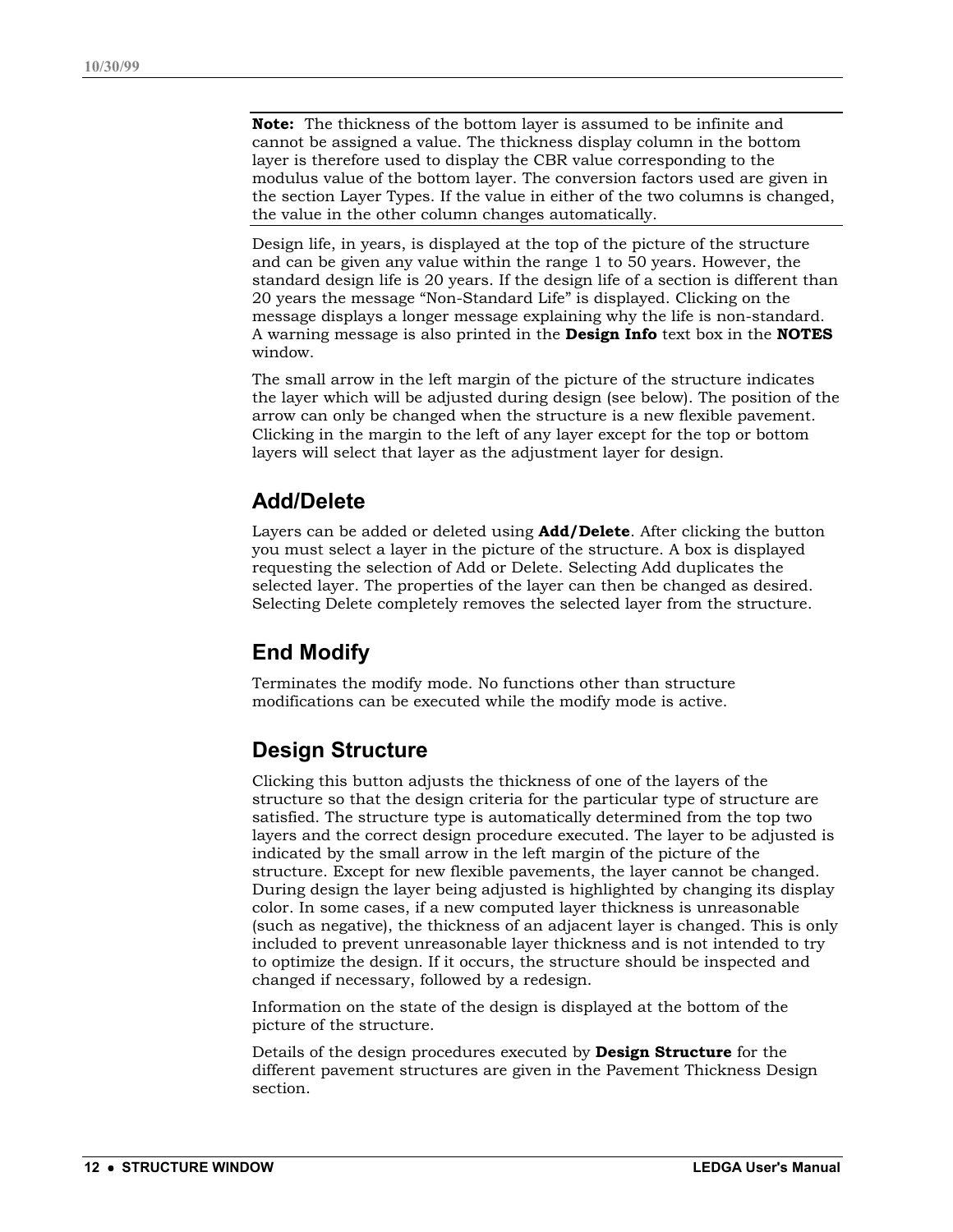#### **Interrupt Design**

When a design is started by clicking **Design Structure**, **Save Structure** changes to **Interrupt Design**. Clicking this button during design stops the design calculations and leaves the thickness of the layer being adjusted at its value at the time of stopping the design. The design can be restarted with the structure as it existed at the time of interruption by clicking **Design Structure** again. Or the structure can be changed and a new design started from the changed condition. During design, the structure does not become permanent in the job until the structure is saved (see **Save Structure**).

### **Save Structure**

The structure is saved in the current section data record by clicking **Save Structure**. This cannot be done in modify mode or during design. Saving the structure after a design has run to completion marks the section in the data record as being a completed design. Clicking **Back** without having saved the structure causes a message box to be displayed which prompts for the structure to be saved.

Modifications made to a pavement structure do not become permanent until the data is saved using **Save Structure**. You can therefore try different designs and return to the original structure by canceling the save with the following sequence: click **Back** followed by clicking **NO** in the displayed message box. This transfers control to the **STARTUP** window. Returning to the **STRUCTURE** window restores the original structure and all changes will have been lost.

#### **Life**

Computes the life of the current section in years. This function is not required for design, but is provided for convenience in computing *CDF*. If design for the section has been run to completion, the life computed using **Life** will equal the design life. *CDF* is computed for new pavement design based on the current setting of design life.

Furthermore, clicking on the **Life** button calculates the *CDF* for an overload aircraft if an overload aircraft is present in the aircraft list. For additional information on overload see the sections WHAT'S NEW IN LEDGA and the AIRCRAFT WINDOW.

### **Aircraft**

Transfers control to the **AIRCRAFT** window.

#### **Back**

Returns control to the **STARTUP** window.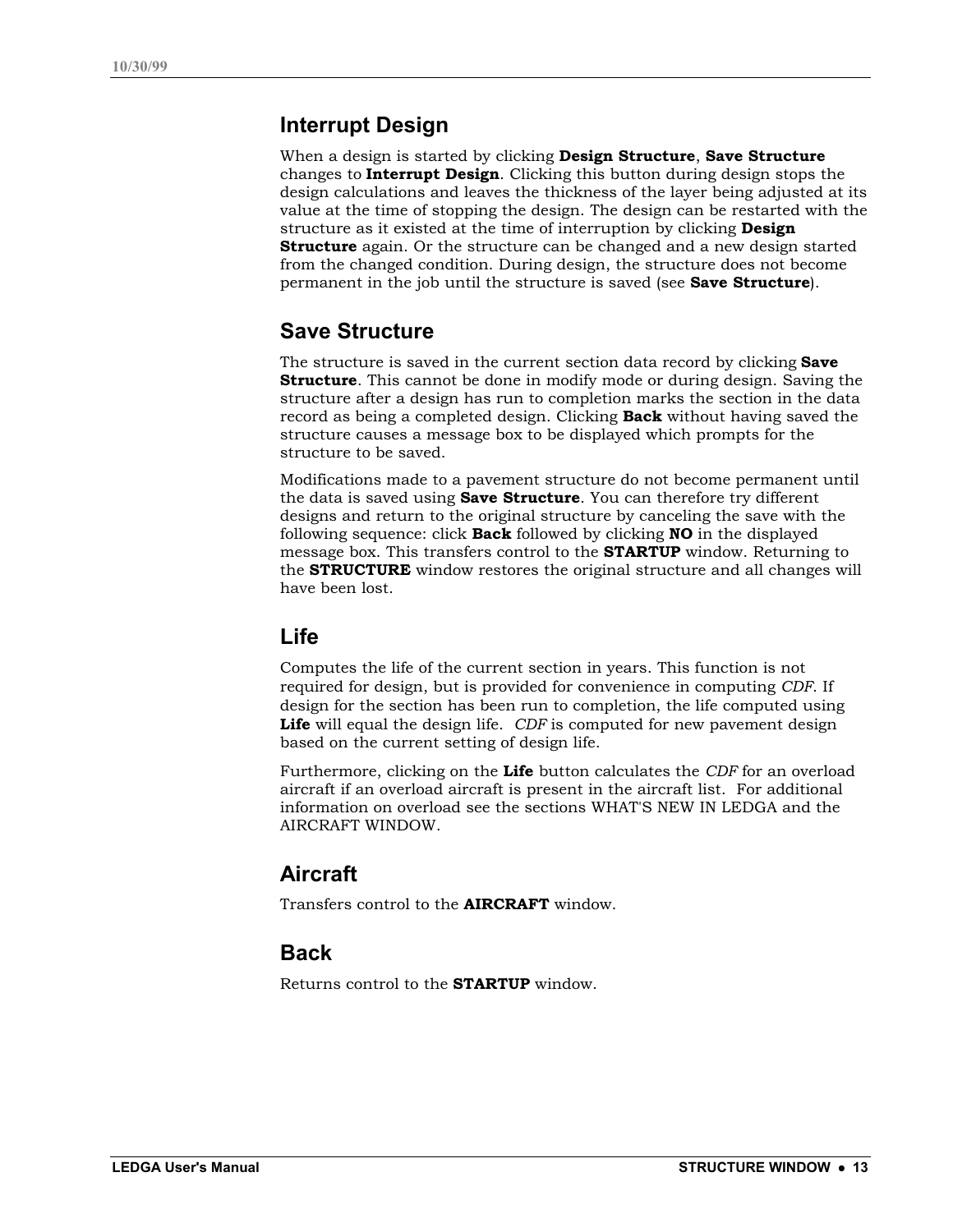## <span id="page-17-0"></span>**AIRCRAFT WINDOW**

### **Introduction**

The **AIRCRAFT** window allows for the creation and modification of an aircraft list for the currently selected section in the currently selected job. Other sections or jobs cannot be selected from the **AIRCRAFT** window. If you want to change to another section, return to the **STRUCTURE** window. If you want to change to another job, return to the **STARTUP** window.

Aircraft are selected from a library and placed in a list of design aircraft. Except for gross load, annual departures, percent annual growth, and overload status (defined below), all necessary aircraft information for design is stored internally as part of the library and cannot be changed. At the top left of the window is a list of library aircraft groups. Selecting one of these groups will display all of the aircraft in that group in the list box located below the aircraft group box.





At the top right of the window is a table that lists the design aircraft for the currently selected section, with associated data. Aircraft are transferred from the library list to the design list by selecting an aircraft in the library list (by clicking the name once) and clicking **Add**, or by double clicking the aircraft name in the library list. Aircraft are removed from the design list by selecting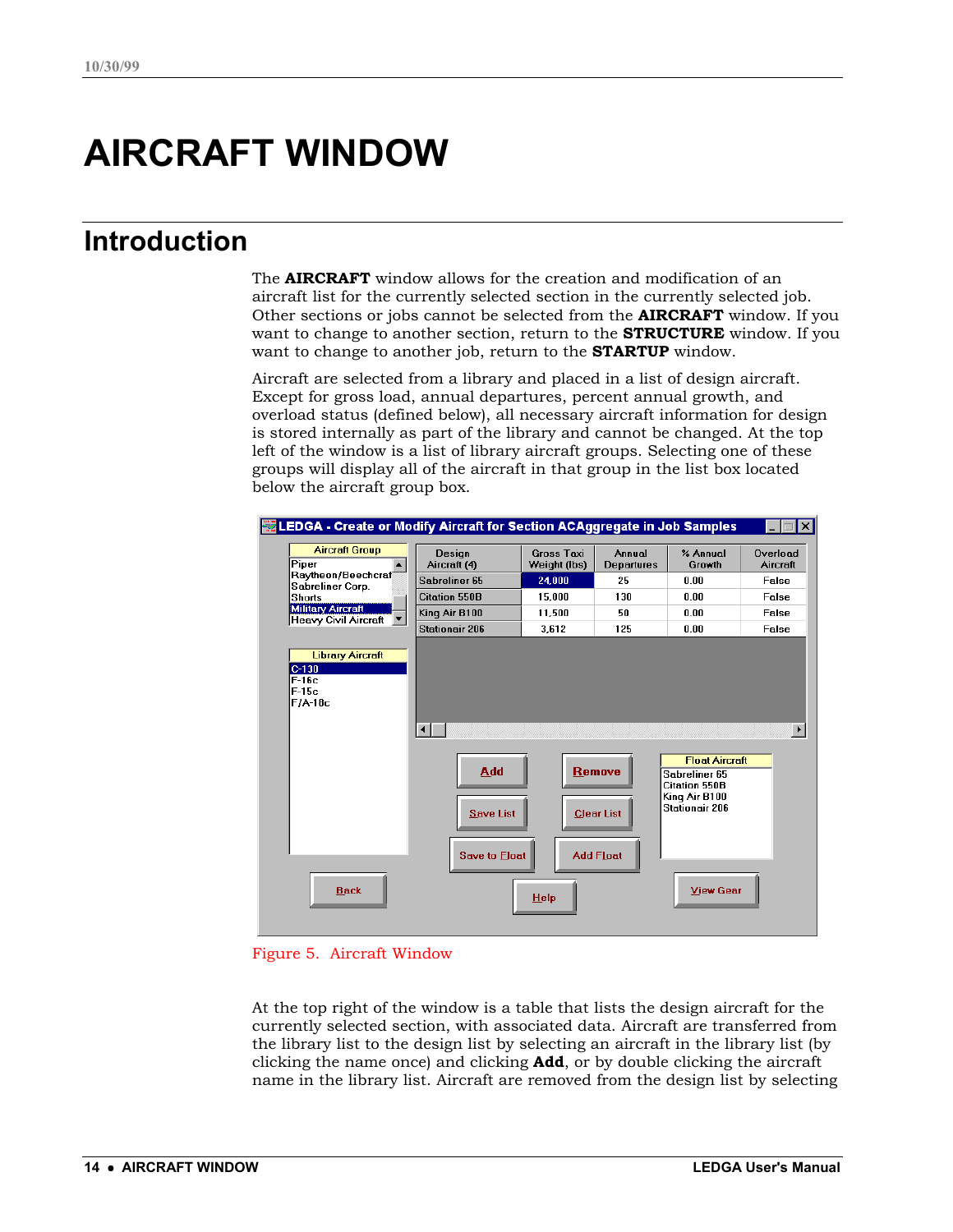an aircraft in the design list (by clicking the name once) and clicking **Remove**, or by double clicking the aircraft name in the design list.

Values in the first four data columns of the design aircraft list table (gross load, annual departures, percent annual growth, and overload status) can be changed by clicking on the value to be changed. An input box is displayed which gives instructions and the allowed ranges for data entry. Scrolling the table columns to the left shows columns for: total lifetime departures, tire pressure, percent gross load on the design gear, dual-wheel spacing, tandem-wheel spacing, tire contact width, and tire contact length. None of these can be changed.

For an aircraft to be considered as an overload aircraft click on the column 'Overload Aircraft' to change the status of the aircraft from false to true. A message is displayed indicating that by changing the status to true the annual departures for such aircraft will used as the total departures when computing the *CDF* for that pavement section. Also, note that only one aircraft per section can be select as an overload.

For all aircraft in the library, the fraction of the gross load carried by the main gear has been set at 95 percent to make the LEDGA design procedures compatible with FAA standards. The tire contact lengths and widths are those used in the calculation of pass-to-coverage ratio for the aircraft. An elliptical contact patch is assumed, with its area equal to the tire load divided by the tire pressure. (In contrast, circular tire contact patches are used in JULEA because the layered elastic model is asymmetric.)

A maximum of 20 aircraft can be included in the design list.

The library list contains aircraft representative of the most common general aviation aircraft. Although any aircraft in the library can be selected as an overload aircraft, the 'Military Aircraft' and 'Heavy Civil Aircraft' libraries were added to be used as overloads. Substitutions can be made for aircraft not in the list, either by a similar aircraft or from the "Generic" group list.

Annual departures is defined as the aircraft departure rate in departures per year. The displayed value is the annual departures for the selected aircraft at the start of the pavement's design life. Percent annual growth is defined as the percent change in annual departures per year over the design life of the pavement. Negative values represent a decrease in annual departures. The total number of departures for the selected aircraft over the design life of the pavement is given by the equation:

$$
N = \left(1 + \frac{b \times L}{200}\right) \times a \times L
$$

where:

- *N* = total departures
- *L* = pavement design life
- *a* = initial annual departures
- *b* = percent annual growth

Large negative percent annual growth can result in negative aircraft departures before the end of the design life has been reached. The program automatically detects this condition if it occurs, and assumes zero departures for the aircraft from the time at which the departure rate becomes zero to the end of the design life.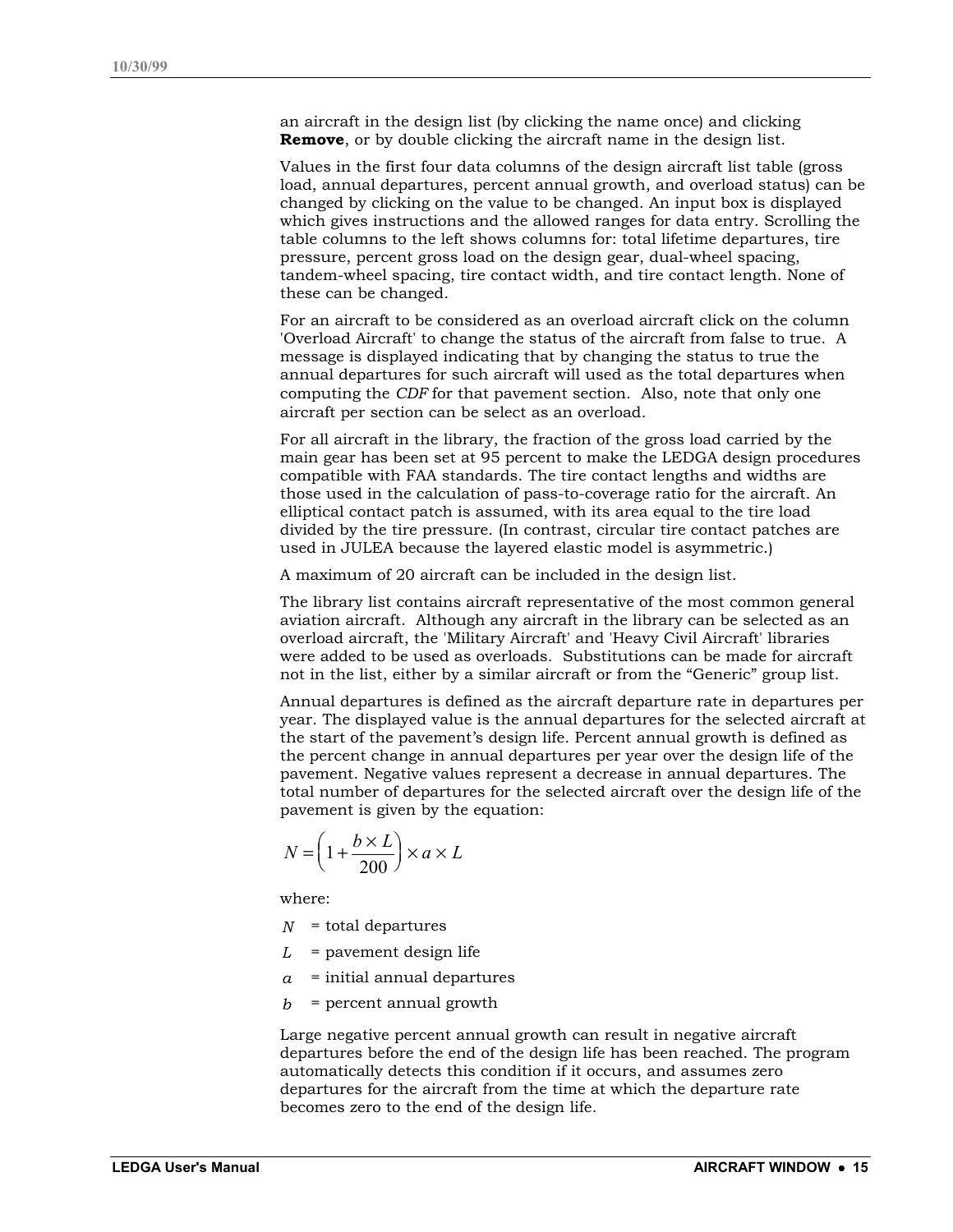### <span id="page-19-0"></span>**Command Buttons**

#### **Add**

An aircraft is transferred from the library list to the design list by selecting an aircraft name in the library list and clicking **Add**. The same operation can also be performed by double clicking an aircraft name in the library list.

#### **Remove**

An aircraft is removed from the design list by selecting the aircraft name and clicking **Remove**, or by double clicking the aircraft name in the design list.

### **Clear List**

Deletes all aircraft from the design list.

### **Save List**

Saves the data for all of the aircraft in the design list into the data record for the currently selected section in the currently selected job. All changes made to a design list must be saved, or discarded, before returning to the **STRUCTURE** window. The **Save** operation permanently changes the aircraft data stored in the section data record.

### **Save to Float**

An independent, "floating," list of aircraft is provided to allow an existing list to be transferred easily to a different section. Clicking **Save to Float** transfers the current design list and aircraft data to the floating list, replacing the existing floating list. The new floating list will remain available until the next **Save to Float** operation or the program is terminated. The floating list is displayed in the list box at the bottom right of the window and is always empty when the program starts.

### **Add Float**

Adds the aircraft in the floating list to the current design list up to the maximum of 20 aircraft.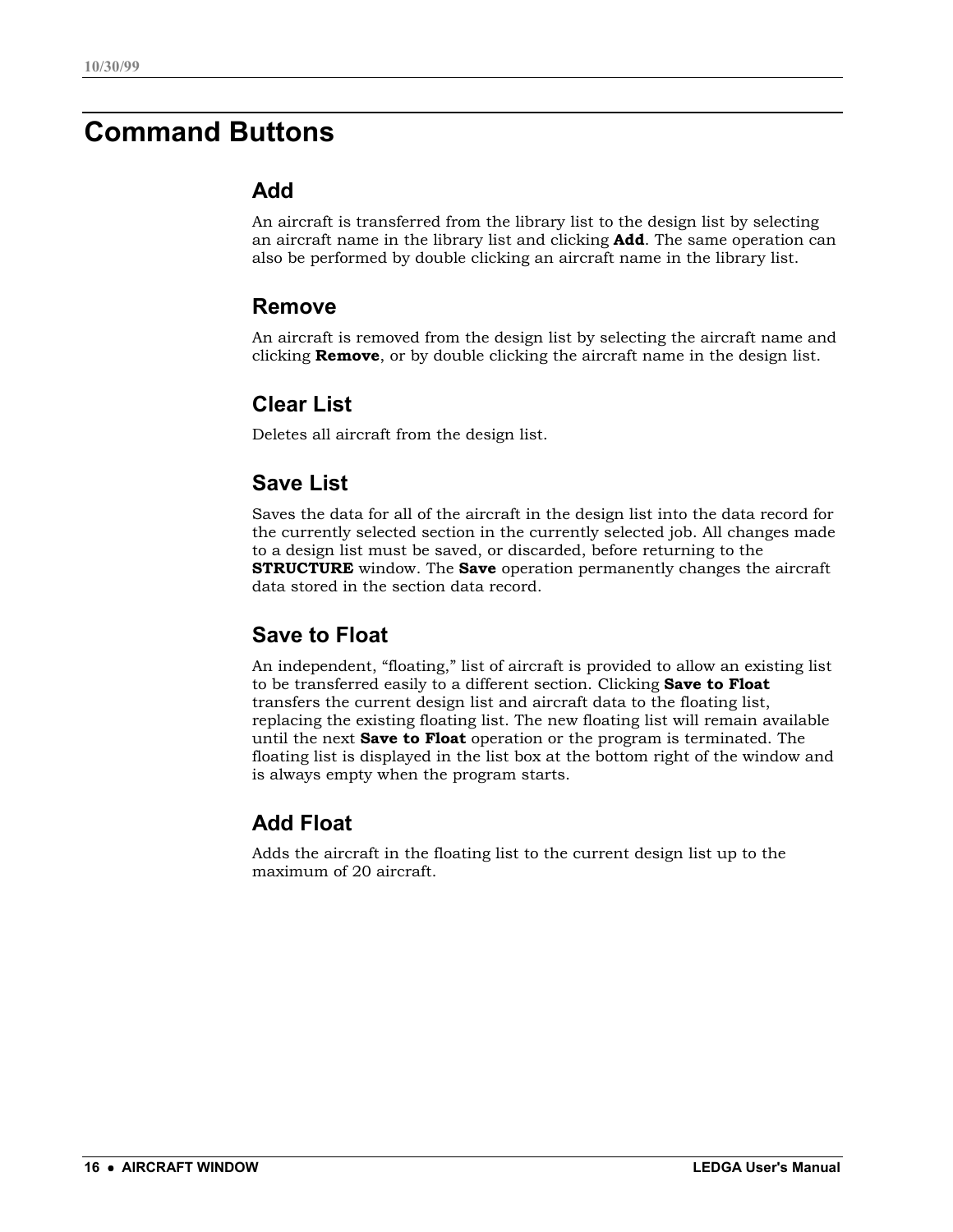### **View Gear**

Transfers control to the **AIRCRAFT DATA** window (discussed under separate heading).

#### **Back**

Returns control to the **STRUCTURE** window. If changes have been made to the design list and the list has not been saved, a message box is displayed requesting that the changes be saved or discarded, or that the **Back** operation be canceled. Control cannot return to the **STRUCTURE** window until the changes have been saved or discarded.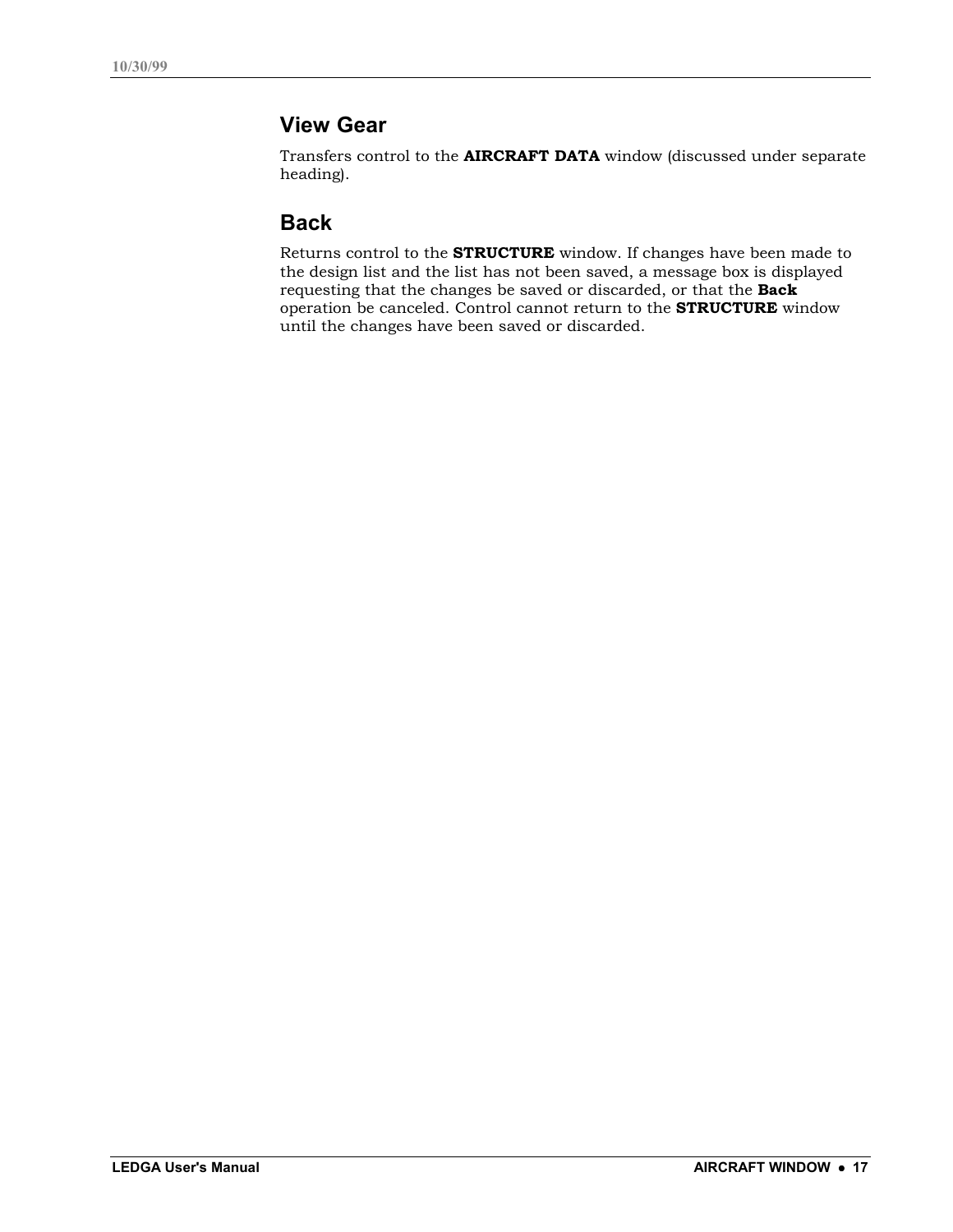## <span id="page-21-0"></span>**NOTES WINDOW**

### **Introduction**

The **NOTES** window is provided for viewing a summary of the design information for the currently selected section and for entering and saving notes on the currently selected section, such as size, location, maintenance history, etc.

On the left of the window is a list of the sections in the currently selected job. On the right of the window is a text box which contains either the design information or the notes for the currently selected section. The design information is fixed and is taken from the section data record. The notes are entered by the user and can contain up to 30,000 characters for each section (5 to 20 pages). Text is entered and edited as it would be in the Windows Notepad text editor.

| <b>LEDGA - Notes and Information for Job Samples</b>        |                                                                                                  |  |  |  |
|-------------------------------------------------------------|--------------------------------------------------------------------------------------------------|--|--|--|
| <b>Section Names</b>                                        | <b>Design Information for Section ACAggregate</b>                                                |  |  |  |
| <b>ACAggregate</b><br><b>AConFlex</b><br><b>NewFlexible</b> | LEDGA - Layered Elastic Design for GA Airport Pavements (V1.0)                                   |  |  |  |
|                                                             | The structure is New Flexible.                                                                   |  |  |  |
|                                                             | Design Life = 20 years.<br>A design has not been completed for this section.                     |  |  |  |
|                                                             |                                                                                                  |  |  |  |
|                                                             | Pavement Structure Information by Layer, Top First                                               |  |  |  |
|                                                             | <b>Thickness</b><br>Modulus Poisson's Strength<br>No.<br>Type<br>R. psi<br>Ratio<br>psi<br>in.   |  |  |  |
|                                                             | P-401 AC Surface<br>4.50<br>200.000<br>0.35<br>1<br>0                                            |  |  |  |
|                                                             | 0.35<br>2<br>10.00<br>75.000<br>P-209 Cr Ag<br>0<br>3<br>10.000<br>0.35<br>Subgrade<br>0.00<br>n |  |  |  |
|                                                             |                                                                                                  |  |  |  |
|                                                             | Total thickness to the top of the subgrade = 14.50 in                                            |  |  |  |
|                                                             | <b>Aircraft Information</b>                                                                      |  |  |  |
|                                                             | No.<br>Gross Wt.<br>% Annual<br>Name<br>Annual<br><b>Departures</b><br>Growth<br>lbs             |  |  |  |
| Help                                                        | Sabreliner 65<br>25<br>0.00<br>24.000<br>1<br>2<br>15.000<br><b>Citation 550B</b><br>130<br>0.00 |  |  |  |
| <b>Back</b>                                                 | <b>Save</b><br>Design Info<br><b>Notes</b><br>Print<br>Copy                                      |  |  |  |

Figure 6. Notes Window

### **Command Buttons**

### **Design Info**

Displays in the **NOTES** window text box the design information for the currently selected section.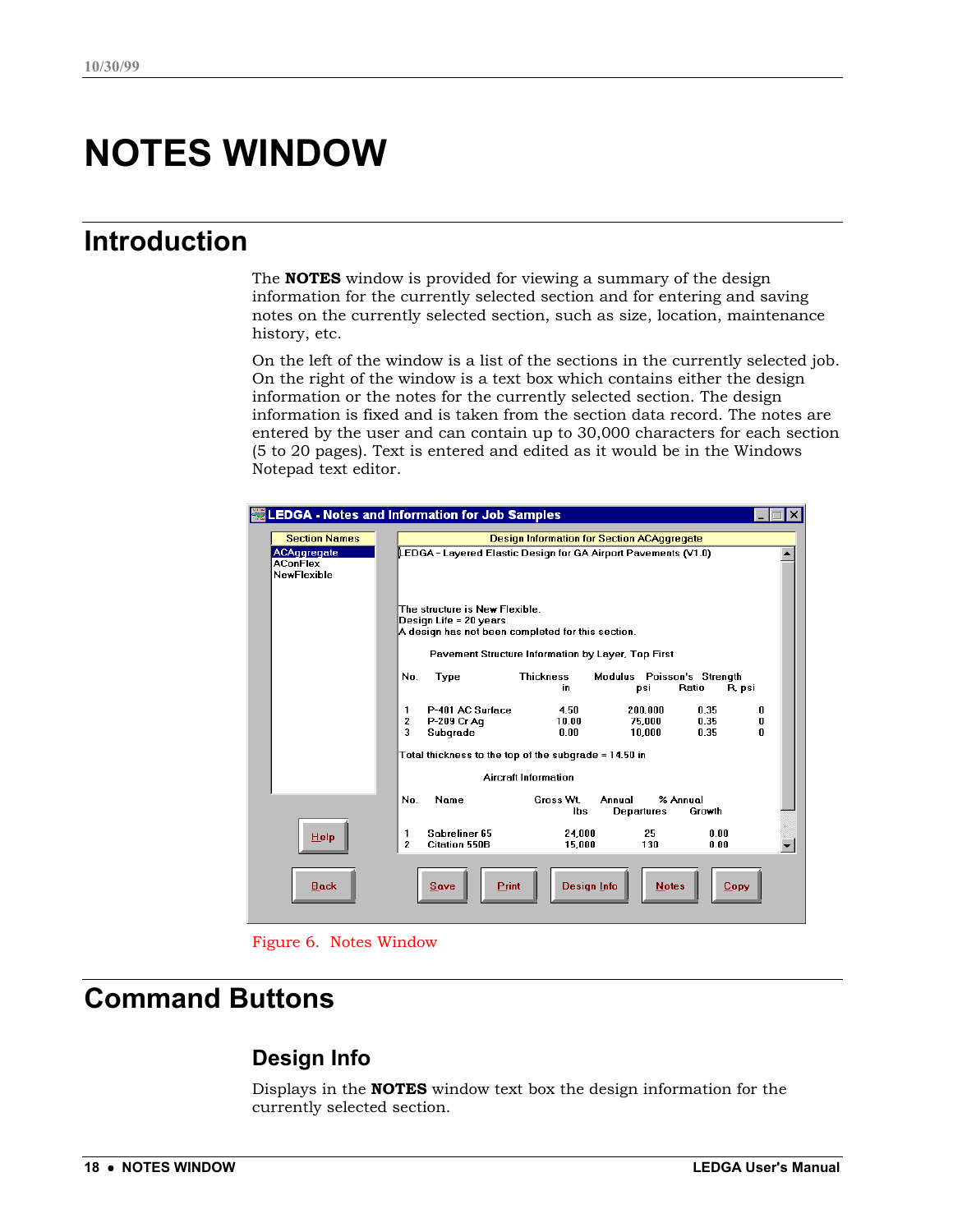#### **Notes**

Displays in the **NOTES** window text box the notes for the currently selected section.

### **Copy**

Copies the design information and the notes from the **NOTES** window to the Windows clipboard. The text can then be pasted into another application, such as a text editor or word processor.

### **Print**

Prints the design information and the notes from the **NOTES** window to the currently selected default Windows printer.

### **Save**

Saves the notes for the currently selected section in the .NTS file for the currently selected job. (Each .JOB file has a corresponding .NTS file. When initialized, the notes for a section contain only the section name unless the section was created using **Copy Section** in the **STARTUP** window, in which case the old notes are copied into the new section.)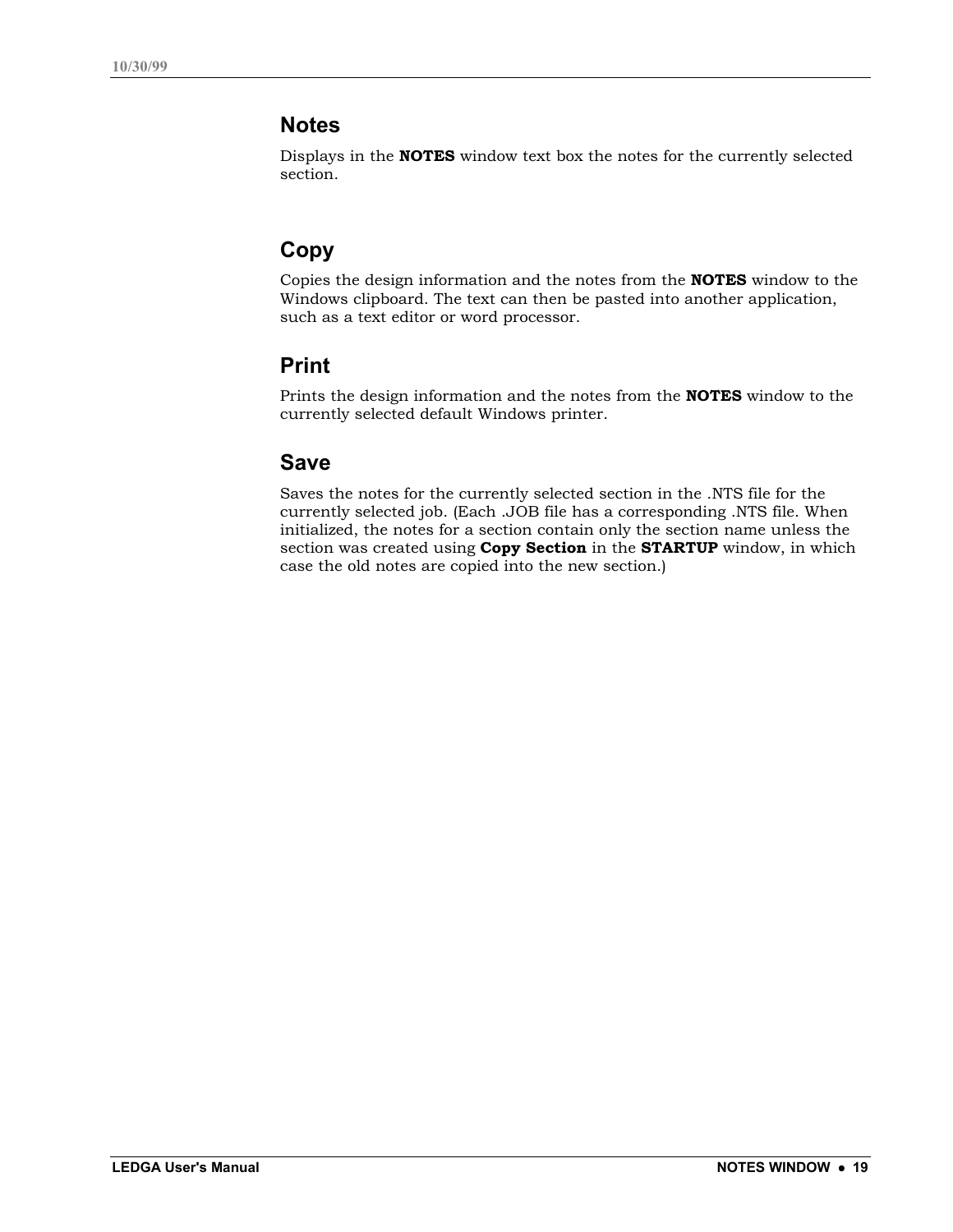## <span id="page-23-0"></span>**AIRCRAFT DATA WINDOW**

The **AIRCRAFT DATA** window primarily shows the main gear layout for the aircraft currently selected in the design list. The gear layout and the tire contact patches are drawn to scale. An image of the picture can be copied to the clipboard by clicking the right mouse button on the picture. An image of the window is printed by clicking **Print**. Gross load can also be changed by clicking the Gross Load data display box.

|                                                                                                    | LEDGA - Aircraft Data for Section ACAggregate in Job Samples | × |
|----------------------------------------------------------------------------------------------------|--------------------------------------------------------------|---|
| ACAggregate a/c<br>Sabreliner 65<br><b>Citation 550B</b><br>King Air B100<br><b>Stationair 206</b> |                                                              |   |
| <b>Gross Taxi Weight</b><br>$11,500$ lbs                                                           | $\bullet\bullet$<br>$\bullet$                                |   |
| % GW on Gear<br>47.5<br><b>Tire Pressure</b><br>52 psi                                             |                                                              |   |
| $\overline{\text{Back}}$                                                                           | Print                                                        |   |

Figure 7. Aircraft Landing Gear Data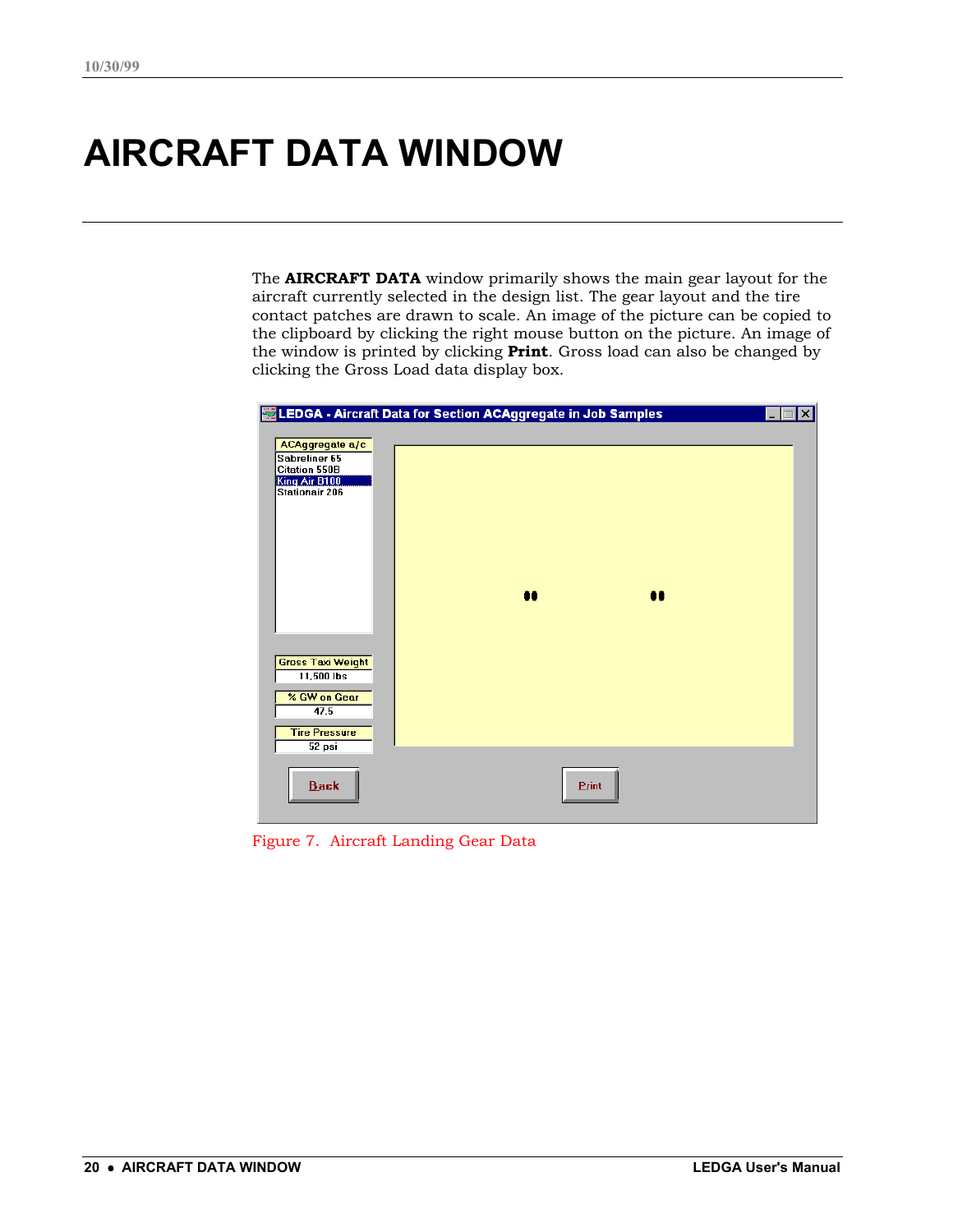## <span id="page-24-0"></span>**CUMULATIVE DAMAGE FACTOR**

Cumulative damage factor (*CDF*) is the amount of the structural fatigue life of a pavement which has been used up. It is expressed as the ratio of applied load repetitions to allowable load repetitions to failure, or, for one aircraft and constant annual departures:

|                                                                                          |                  |                                                                                                                                       | total number of overload repetitions                                                                        |
|------------------------------------------------------------------------------------------|------------------|---------------------------------------------------------------------------------------------------------------------------------------|-------------------------------------------------------------------------------------------------------------|
| $CDF =$ number of applied load repetitions<br>number of allowable repetitions to failure |                  |                                                                                                                                       | number of allowable repetitions to failure                                                                  |
|                                                                                          |                  | $(annual\ departures) \times (life\ in\ years)$                                                                                       | (total overload departures)                                                                                 |
|                                                                                          |                  |                                                                                                                                       | (pass/coverage ratio) $\times$ (coverages to failure) (pass/coverage ratio) $\times$ (coverages to failure) |
|                                                                                          |                  |                                                                                                                                       |                                                                                                             |
|                                                                                          |                  | $=\frac{\text{applied coverages}}{\text{coverage to failure}} + \frac{\text{applied overload coverages}}{\text{coverage to failure}}$ |                                                                                                             |
|                                                                                          |                  |                                                                                                                                       |                                                                                                             |
|                                                                                          | When $CDF = 1$ , |                                                                                                                                       | the pavement will have used up all of its fatigue life.                                                     |
|                                                                                          | When $CDF < 1$ , |                                                                                                                                       | the pavement will have some life remaining, and the                                                         |

value of *CDF* will give the fraction of the life used. When *CDF* > 1, all of the fatigue life will have been used up and the

pavement will have failed.

**Note:** In these definitions, failure means failure in a particular structural failure mode according to the assumptions and definitions on which the design procedures are based. A value of *CDF* greater than one does not necessarily mean that the pavement will no longer support traffic, but that it will have failed according to the definition of failure used in the design procedure, and within the constraints of uncertainties in material property assumptions, etc. Nevertheless, the thickness design is based on the assumption that failure occurs when *CDF* = 1.

Multiple aircraft types are accounted for by using Miner's Rule instead of the "design aircraft" concept as in the current procedures, or:

 $CDF = CDF_1 + CDF_2 + ... CDF_N$ 

Where *CDFI* is the *CDF* for each aircraft type in the mix and *N* is the number of aircraft types in the mix.

**Note:** The same aircraft model with two different gross loads represents two different aircraft types. This is because a different pavement load will be applied by each gross load.

Each failure mode included in the design procedure will have a separate *CDF*. For example, in flexible pavement design, the thickness is adjusted to make the *CDF* for subgrade failure equal to 1. An additional computation is then made to find the *CDF* for asphalt surface cracking. If the asphalt *CDF* is less than 1, the asphalt is predicted not to fail in cracking before the subgrade fails. But if the asphalt *CDF* is greater than 1, the asphalt is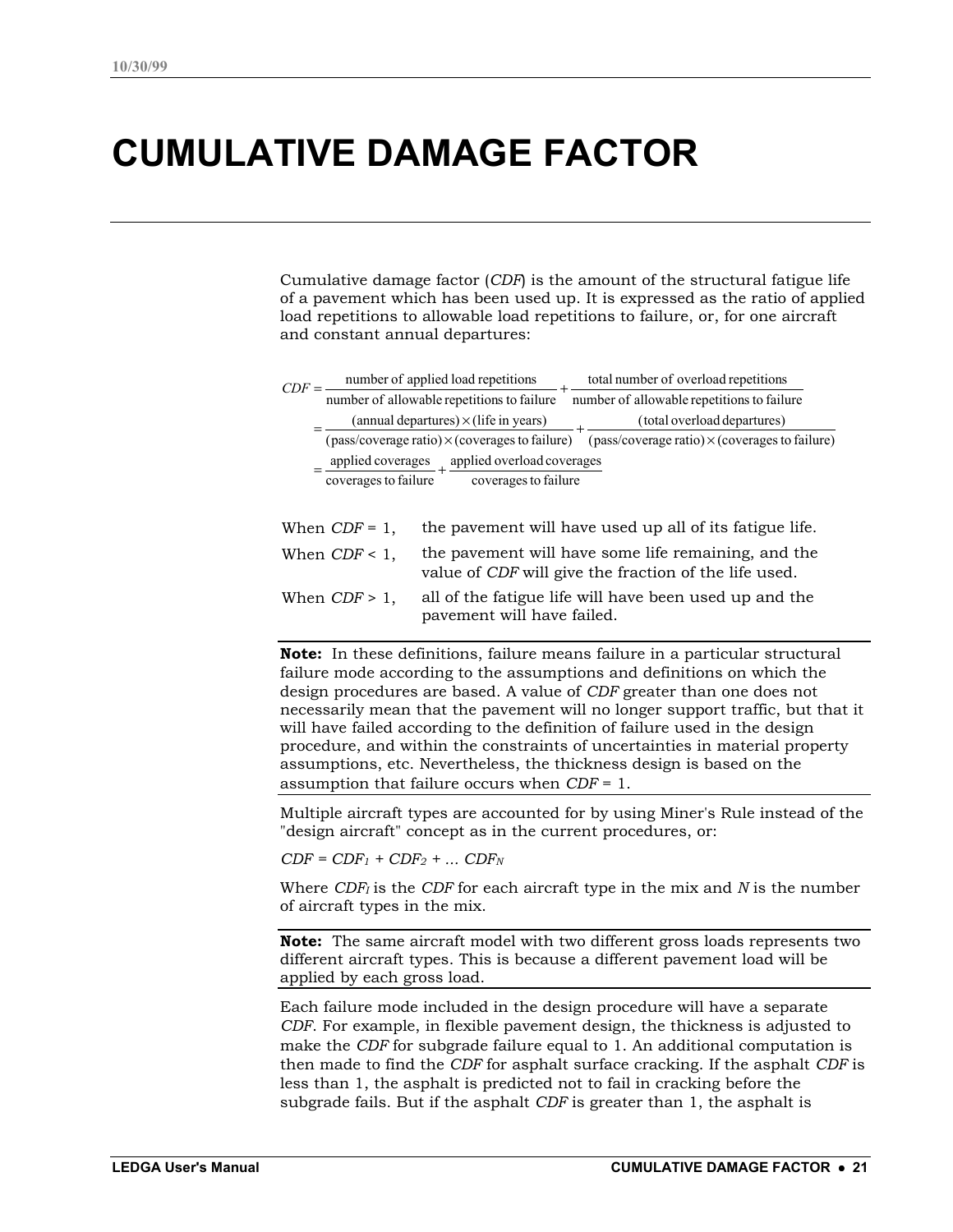predicted to fail before the subgrade, and adjustments should be made to base and subbase layers so that asphalt *CDF* is less than 1 in the final design.

In the program implementation, *CDF* is calculated for each 10 inch wide strip along the pavement over a total width of 820 inches. Pass-to-coverage ratio is computed for each strip based on a normally distributed aircraft wander pattern with standard deviation of 30.5 inches (equivalent to aircraft operation on a taxiway) and used in the above equation for Miner's rule. The *CDF* for design is taken to be the maximum over all 82 strips. Even with the same gear geometry, therefore, aircraft with different main gear track widths will have different pass-to-coverage ratios in each of the 10 inch strips and may show little cumulative effect on the maximum *CDF*. Removing the aircraft with the lowest stress or strain may then have little effect on the design thickness, depending on how close the gear tracks are to each other.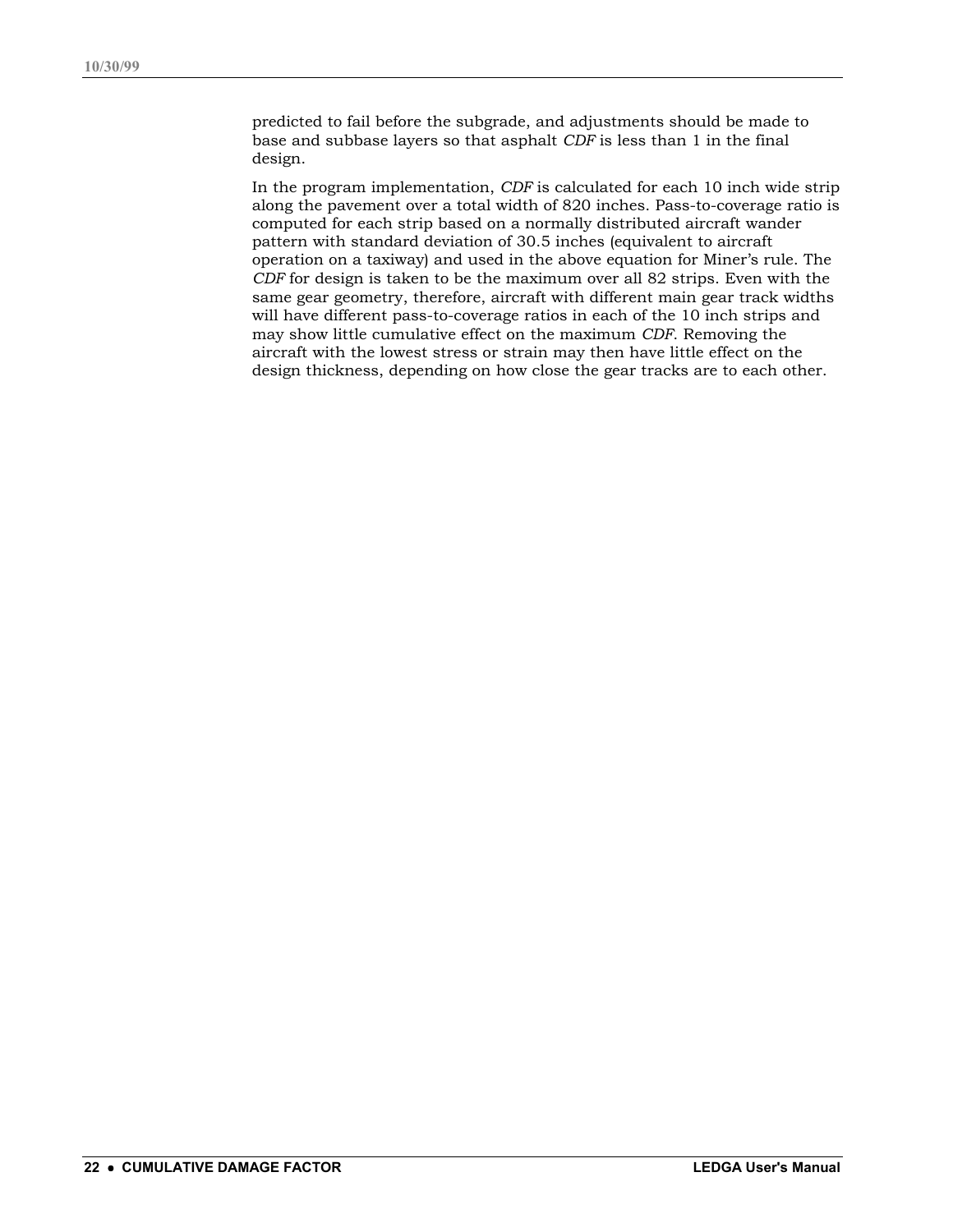## <span id="page-26-0"></span>**LAYER TYPES**

### **Introduction and LED References**

Eight layer types are included for building pavement structures. Some of the types can be placed at any position in a structure, while others can only be placed in specified positions. The reason for specifying placement, and specifying types, is that the design procedure executed by the program is automatically determined by the layer types of the top two surface layers, and the presence of aggregate layers. Control of default parameter values is also easier when placement is controlled. Some flexibility is allowed by the inclusion of an "undefined" layer type. The only restrictions on this type are that Poisson's ratio is fixed at 0.35 and modulus must be in the range 1,000 to 4,000,000 psi. (Default values and ranges for all layer types are displayed in the **Modify Structure** data entry dialog boxes.) However, undefined layer types do not meet FAA standards for airport pavement design.

The materials in the **Layer Type Selection** screen reference aggregate, asphalt, and stabilized pavement layers in accordance with standard FAA "P" designations. The "P" designations were retained since most airport engineers are familiar with these designations. However, on General Aviation (GA) airports, it is possible that pavement construction consists of materials conforming to North Carolina Department of Transportation (NCDOT) specifications. Since the mechanistic failure criteria is based on correspondence back to FAA design procedure for GA airports, the use of NCDOT materials in the existing structure, or for asphalt overlays, will not affect the operation of the LEDGA program or program output.

All layer types except undefined are related in some way to layer types identified or specified in AC 150/5320-6. The following includes information for making the relationship between the LEDGA and AC 150/5320-6 layer types and for selecting appropriate layer properties as input data for LEDGA.

The requirements and guidelines of AC 150/5320-6 should be followed whenever there is a discrepancy between LEDGA and the advisory circular. For example, minimum thickness should always be set according to the requirements of the circular for the particular pavement type under design and not the default minimum thickness built into LEDGA.

References for specific details of the LEDGA design procedures are:

- 1. Barker, W.R., and W.N. Brabston, **Development of a Structural Design Procedure for Flexible Pavements**, Report No. FAA-RD-74- 199, September 1975.
- 2. Parker, F., Jr., W.R. Barker, R.C. Gunkel, and E.C. Odom, **Development of a Structural Design Procedure for Rigid Airport Pavements**, Report No. FAA-RD-77-81, April 1977.
- 3. Rollings, R.S., **Design of Overlays for Rigid Airport Pavements**, Report No. DOT/FAA/PM-87/19, April 1988.
- 4. Barker, W.R., and C.R. Gonzalez, **Pavement Design by Elastic Layer Theory**.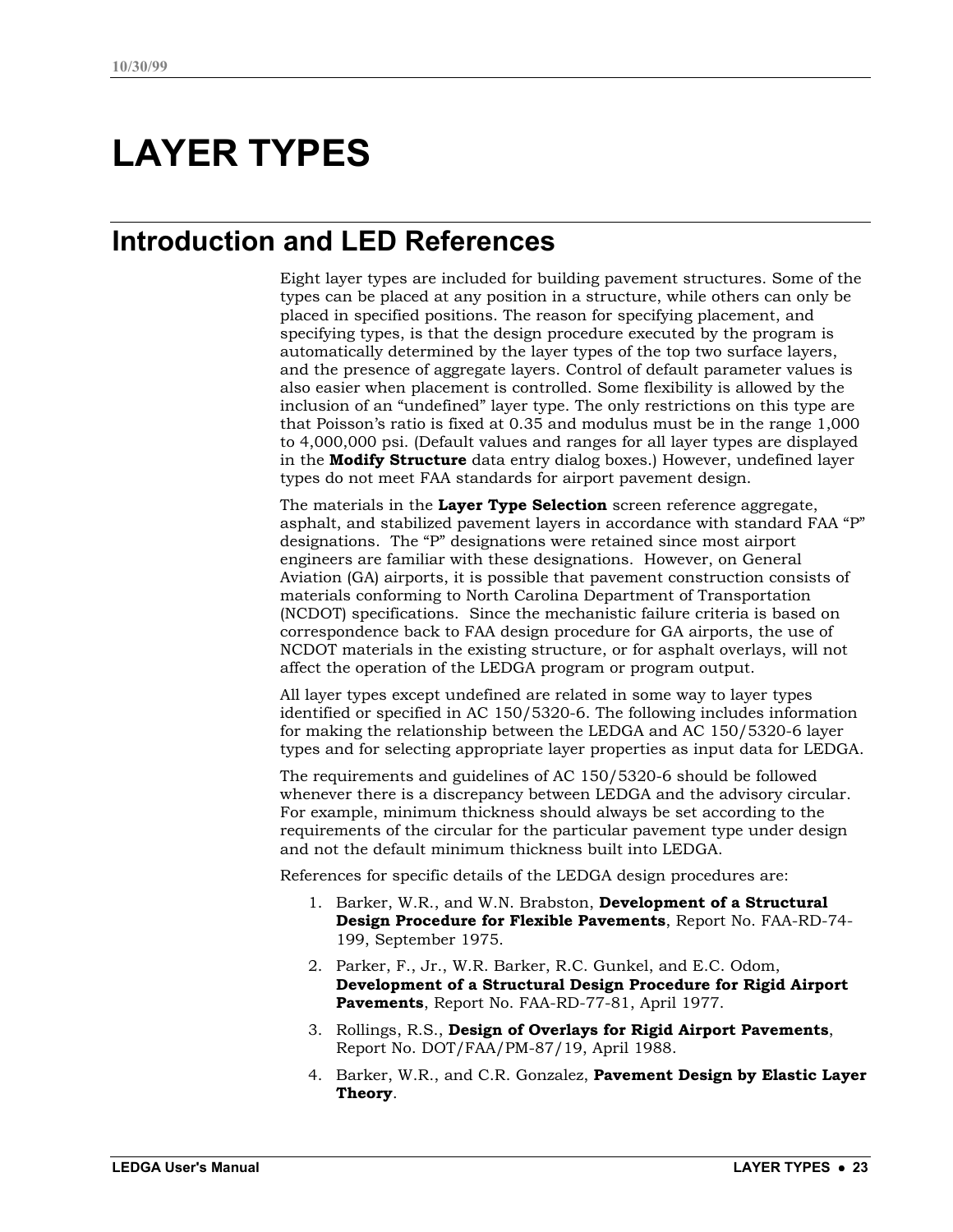5. Roy D. McQueen & Associates, **Development of a Reliable Methodology to Determine In-situ Pavement Strength of General Aviation Airport Pavements**.

### <span id="page-27-0"></span>**Subgrade Layers**

Subgrade modulus values for flexible pavement design can be determined in a number of ways. The procedure which will be applicable in most cases is to use available CBR values and substitute in the relationship:

*E* = 1,000×CBR psi

This method will provide designs compatible with the current design procedure based on subgrade CBR. Resilient modulus and non-destructive test (NDT) data may also be used where the reliability of the measurements is felt to be high.

The equation for converting CBR to subgrade modulus is based on field test data taken at six General Aviation airports in North Carolina as part of a research project for the Institute for Transportation Research and Education (ITRE) of North Carolina State University. For a detailed explanation of the research project see the report supplied with LEDGA.

### **Asphalt Layers**

Two types of asphalt layers are included: asphalt surface and asphalt overlay. Both have the same properties, with modulus fixed at 200,000 psi and Poisson's ratio fixed at 0.35. The asphalt overlay type can be placed over asphalt surface or aggregate material. The asphalt surface type can only be placed on the top of a structure, or under an asphalt overlay.

### **Aggregate Layers**

#### **Crushed Aggregate**

Crushed Aggregate in LEDGA corresponds to Item P-209, Crushed Aggregate Base Course.

The modulus of crushed aggregate layers is computed automatically and cannot be changed manually.

#### **Uncrushed Aggregate**

Uncrushed Aggregate in LEDGA corresponds to Item P-154, Subbase Course.

The modulus of uncrushed aggregate layers is computed automatically and cannot be changed manually.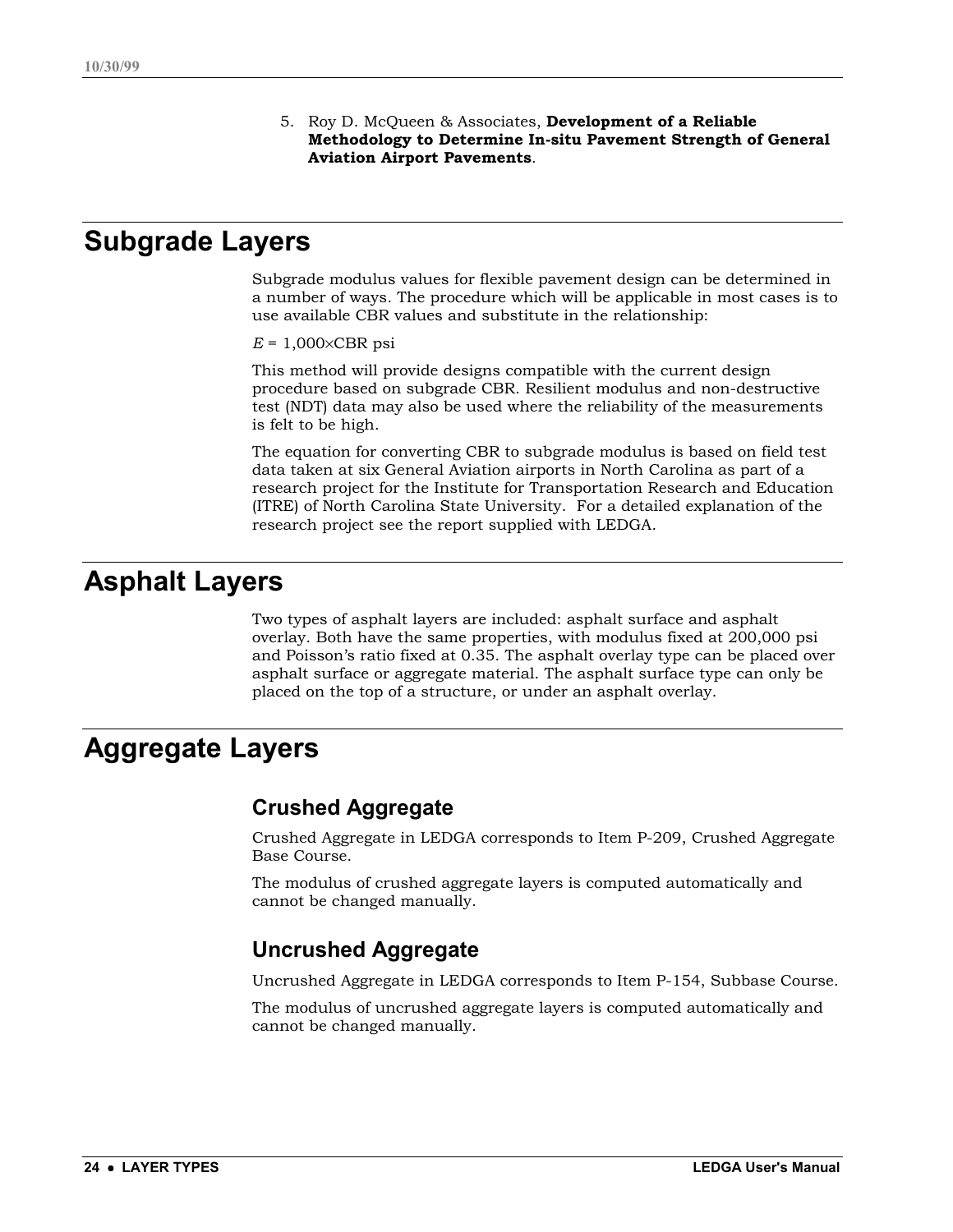#### **Modulus Values of Aggregate Layers**

The modulus values of aggregate layers are calculated automatically. The WES "Modulus" procedure included with LEDNEW is followed, with sublayering performed automatically (maximum sublayer thickness are 8 inches for uncrushed aggregate and 10 inches for crushed aggregate). The modulus values of the sublayers decrease with increasing depth of a sublayer within the aggregate layer, and are also dependent on the modulus of the layer below the aggregate layer.

Aggregate layers can be placed anywhere in the pavement structure except at the top or bottom. The following additional restrictions also apply:

- 1. Only one crushed layer and one uncrushed layer may be present in a structure. This is for compatibility with the Modulus procedure. (Sublayering by the Modulus procedure accounts for thick layers, and multiple layers of a single aggregate type are not necessary.) The maximum number of aggregate layers which may be present in a structure is therefore two, one of each type.
- 2. If crushed and uncrushed layers are adjacent, the crushed layer must be above the uncrushed layer (to be compatible with the modulus procedure).

For efficiency in iterating to a valid thickness design, a two-stage process is used during design with thick aggregate layers. When *CDF* is outside the range 0.5 to 2.0, the aggregate layers are not sublayered for Julea, but are treated as a single layer with modulus equal to the average modulus of what would be the sublayers. When *CDF* is within the range 0.5 to 2.0, full sublayering is used according to the Modulus procedure. One consequence of this is that the *CDF* can increase when sublayering first occurs, apparently indicating an error in the procedure.

The modulus value displayed in the structure table for an aggregate layer is the average value of the sublayer modulus values. The only exception is for newly created layers, in which case the "defaults" of 75,000 and 40,000 are displayed for crushed and uncrushed respectively. These defaults are never used in calculations.

Sublayering by the Modulus procedure also causes a discontinuity in computed *CDF* when the number of sublayers changes as the total thickness of an aggregate layer crosses over the threshold during design. For example, if the thickness of an uncrushed aggregate layer increases from 15.99 inches to 16.01 inches the number of sublayers increases from 2 to 3, and the CDF may jump from a value above 1 to a value below 1. This can result in a condition in which a given combination of structure and traffic does not have a *CDF* of 1, whatever the thickness of the iteration layer may be, and the thickness of the iteration layer changes back and forth across the threshold continuously. To stop the continuous iteration, the number of sublayers in a structure is fixed when *CDF* is within the range 0.7 to 1.4. The condition can be detected by running **Design Structure** again after a design has been completed. If the second design gives a different thickness than the first, then the condition exists. A further consequence is that pavement life computed using **Life** will not agree with the design life, and sudden changes in AC layer *CDF* may occur for flexible pavements.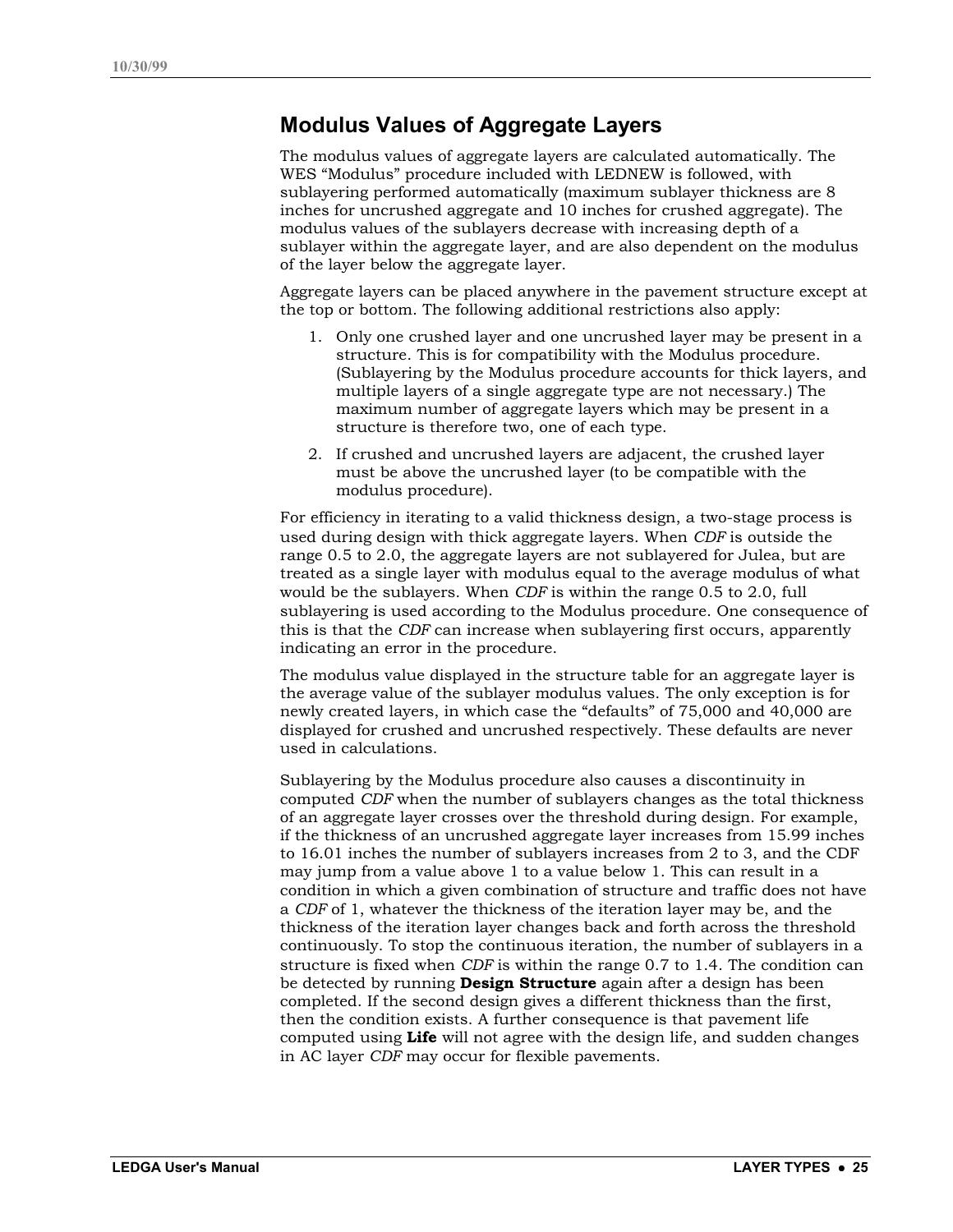### <span id="page-29-0"></span>**Stabilized Layers**

Two material types of stabilized layers are included in LEDGA, defined as Variable and asphalt (P-401) materials. This classification is derived from the fact that the modulus values correspond to current procedure (AC 150/5320-6) equivalencies when comparing designs made by current and LED procedures. Variable modulus types are provided as well as fixed modulus types corresponding to standard material items. Property values are:

| Type                  | Modulus, psi | Poisson's<br>Ratio |
|-----------------------|--------------|--------------------|
| Stabilized (flexible) |              | 0.35               |
| Variable Minimum      | 150,000      |                    |
| Variable Maximum      | 400,000      |                    |
| P-401 Asphalt         | 400,000      |                    |

Because the modulus values were determined on the basis of producing thickness designs comparable with the current design procedures, typical laboratory test data for stabilized materials should not be used in preparing input data for LEDGA designs. Instead, the material recommendations and equivalencies given in AC 150/5320-6 should be followed and related to the modulus values as follows.

For flexible pavement design, the minimum modulus value of 150,000 psi corresponds to a base course equivalency factor of 1.2, and the maximum value of 400,000 psi corresponds to a base course equivalency factor of 1.6 (paragraph 36. b. in AC 150/5320-6). The choice of base course modulus value can have a significant effect on total thickness of a flexible pavement.

When a variable modulus layer is first created, the modulus is automatically set to the minimum value.

### **Undefined Layer**

This layer type is included to allow the use of layers not covered by the most common structural materials and to investigate the effects of using new, or otherwise nonstandard, materials. Properties of the layer type are:

| $= 1,000$ psi     |
|-------------------|
| $= 4,000,000$ psi |
| $= 0.35$ (fixed)  |
| $= 2$ inches      |
|                   |

There are no restrictions on placement of the undefined layer. If an undefined layer is the topmost layer of a pavement structure, either the new flexible or an asphalt overlay pavement design procedure is automatically selected, depending on the composition of the second layer. For flexible pavements, and using the **Life** option, this allows for computing estimated asphalt *CDF* values with asphalt modulus different than the fixed value of 200,000 psi. It is **very important** to recognize that flexible pavement thickness designs made with the top layer modulus value greater than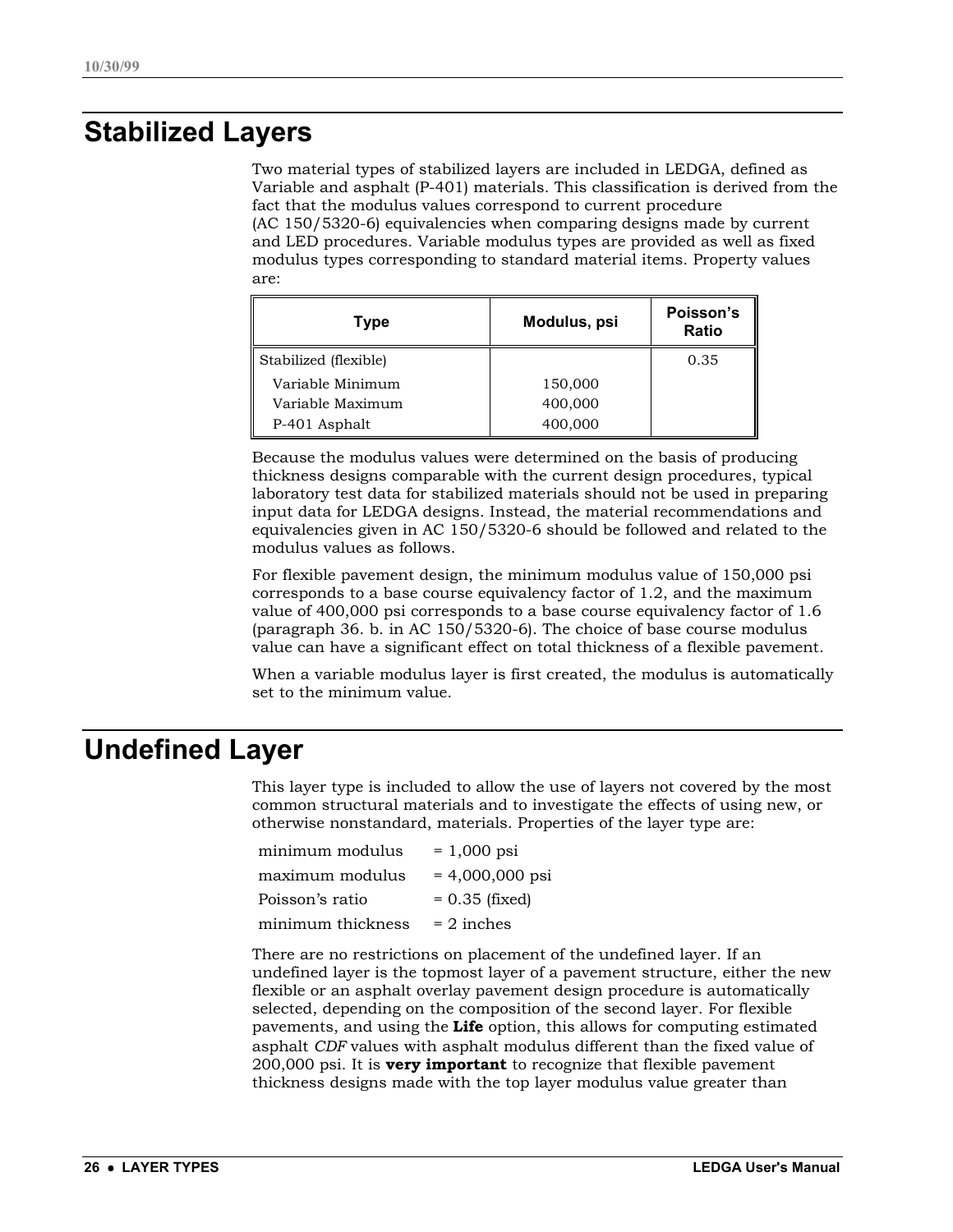200,000 psi will result in nonconservative designs compared with the current FAA design procedure.

The modulus value for asphalt layers as a function of temperature can be estimated using the relationship (Witczak, M.W., Report II, **Asphalt Mixture Material Characterization**, University of Maryland, May 1989):

 $Log_{10}(E) = 1.53658 - 0.006447 T - 0.00007404 T^2$ 

where  $E =$  asphalt modulus with units of  $10<sup>5</sup>$  psi and *T* = asphalt temperature in degrees Fahrenheit.

Rearranging gives:

$$
E = 10^{(6.53658 - 0.006447 T - 0.00007404 T^2)} \text{ psi}
$$

The design procedures executed when an undefined layer is present in one of the top two layers of a pavement structure are summarized below.

| <b>Top Layer</b> | <b>Second Layer</b>  | <b>Design Procedure</b>     |
|------------------|----------------------|-----------------------------|
| Undefined        | Asphalt Surface      | Asphalt Overlay on Flexible |
| Undefined        | Any Overlay          | Not valid for design        |
| Undefined        | Any except the above | New Flexible                |
| Asphalt Surface  | Undefined            | New Flexible                |
| Asphalt Overlay  | Undefined            | Asphalt Overlay on Flexible |

If a structure contains one or more undefined layers, the message "Non-Standard Structure" is displayed. Clicking on the message displays a longer message explaining why the structure is non-standard. The long message is also displayed in the **Design Info** text box in the **NOTES** window.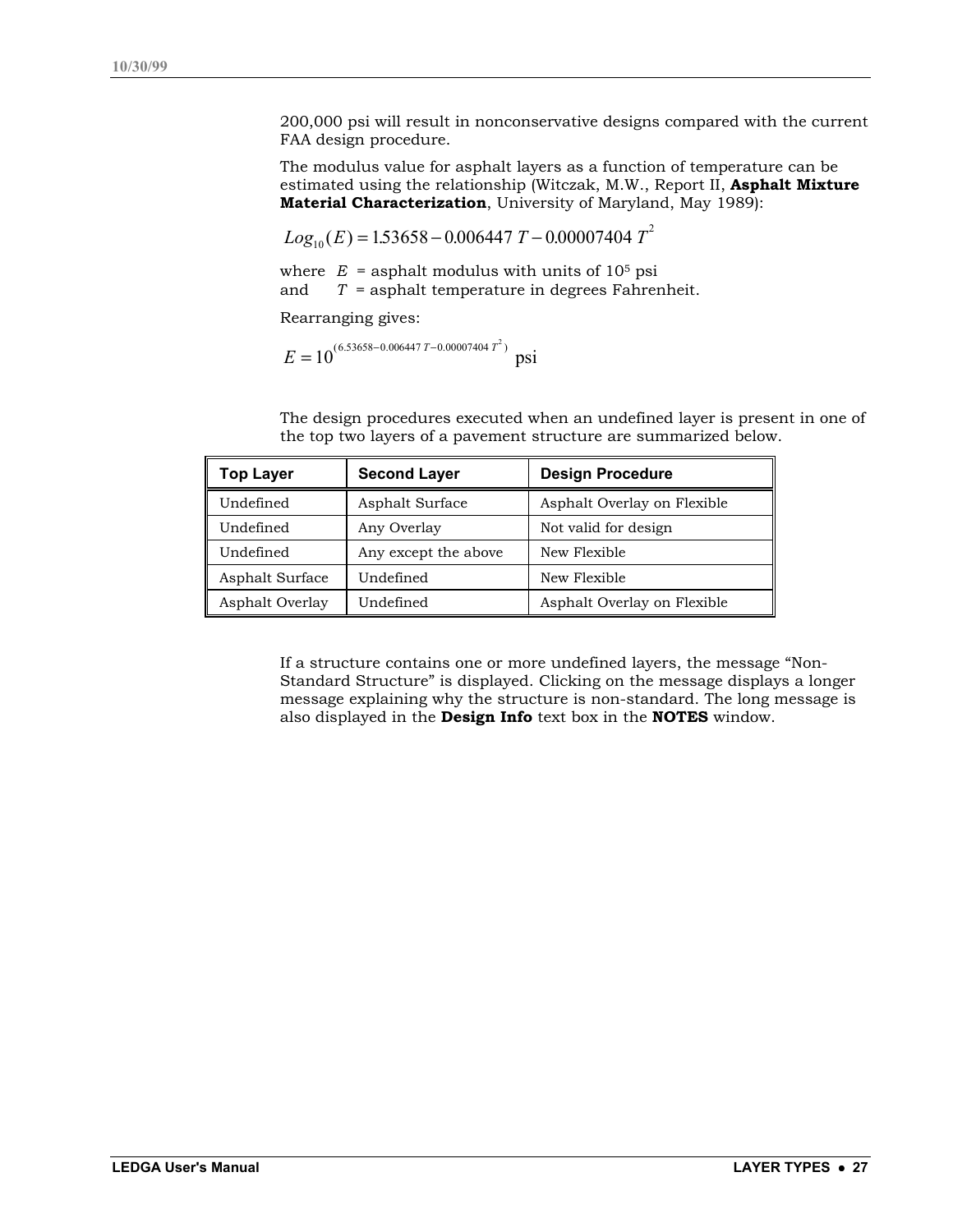## <span id="page-31-0"></span>**PAVEMENT THICKNESS DESIGN**

### **General Design Procedure**

Thickness designs can be made for two different types of pavement structure:

- 1. New flexible.
- 2. Bituminous overlay on existing flexible.

New flexible, and bituminous overlay on flexible pavements are designed with the following general procedure:

- 1. Create a structure, a design aircraft list, and set the design life.
- 2. Click **Design Structure** in the **STRUCTURE** window. This causes the thickness of a prescribed layer to be automatically adjusted by the program until the design criteria are satisfied.
- 3. Inspect the structure when the design program has stopped running and, if necessary, manually adjust the thickness of other layers in the structure and click **Design Structure** again. Repeat until the thickness design is satisfactory.
- 4. **Click Save Structure**. This permanently saves all the information for the new structure in the job file and marks the section as being a completed design.

The automatic adjustment of the thickness of the prescribed layer in step 2 is done as follows:

- 1. Calculate the maximum stress or strain at a layer interface in the structure for each aircraft in the design list.
- 2. Calculate the allowable number of aircraft departures to failure for each aircraft based on a defined relationship between allowable departures and stress or strain.
- 3. Find the ratio of actual departures to allowable departures for each aircraft. This is the *CDF* for each aircraft.
- 4. Add the aircraft *CDF*s together to find the *CDF* for the structure.
- 5. Adjust the thickness of the prescribed layer until structure *CDF* = 1. (Increasing thickness decreases *CDF*.)

Design for overlays on rigid pavements is generally similar in terms of structure definition, aircraft list selection, and program execution, but the design procedures require more steps because deterioration of the existing pavement is included. More details are given below for design of each of the different types of pavement structure.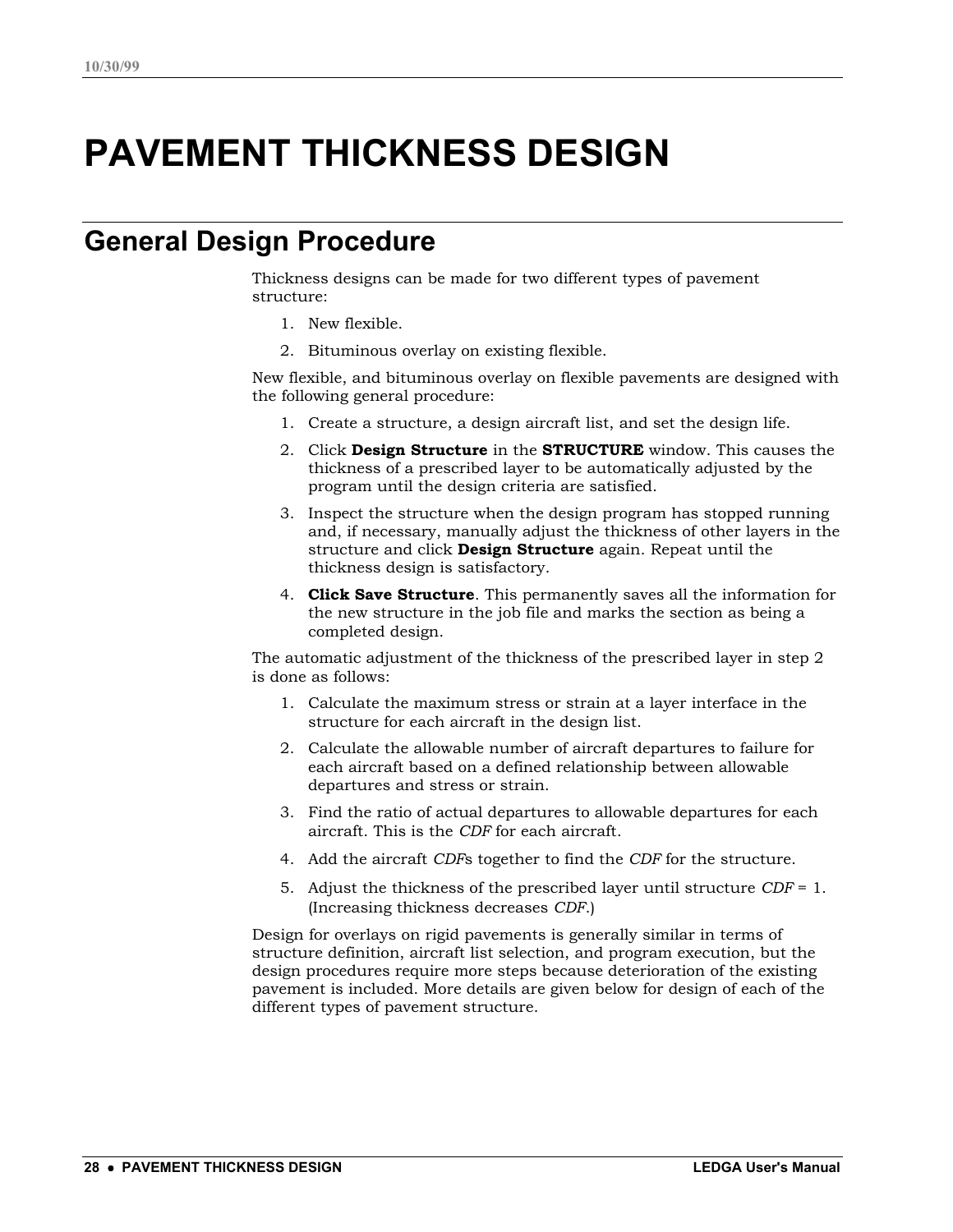### <span id="page-32-0"></span>**New Flexible and Bituminous Overlay on Flexible**

Subgrade vertical strain and horizontal strain at the bottom of the top layer are the design criteria for both pavement types. With the fixed default asphalt modulus value of 200,000 psi, horizontal strain only becomes the dominant criterion when the structure is very deep and is heavily loaded. Under these conditions the horizontal strain also has a tendency to increase as the pavement depth increases, the opposite of the trend for subgrade strain. Overlap of the *CDF*s can therefore occur and a proper design never realized. For these reasons, and to save run time, the subgrade strain is used to iterate to a subgrade *CDF* of one. Only one evaluation depth needs to be sent to Julea and the run time is approximately halved for deep, many layered, structures (compared to computing subgrade and asphalt strain each time). When the subgrade criterion has been satisfied, a final calculation is made to find the asphalt *CDF* (again using only one evaluation depth). If the structure is saved after design without making any modifications, the section data is marked as being a completed design and the asphalt *CDF* stored in the .JOB file section data record. The value of the asphalt *CDF* can be viewed in the **Design Info** text box in the **NOTES** window. One consequence of delaying asphalt *CDF* calculation until after satisfying the subgrade criterion is that the design continues to run after the displayed (subgrade) *CDF* has reached its terminal value. A message is displayed stating that asphalt *CDF* is being computed. The value of asphalt *CDF* is displayed when the computation is complete.

For new flexible design, the thickness of the layer next to the subgrade is adjusted to make the subgrade *CDF* approximately equal to one. The current error control is that the design will terminate when *CDF* is in the range 0.995 to 1.005. If the layer next to the subgrade becomes thinner than its specified minimum thickness, the thickness of the layer above is halved, or set at its minimum thickness, and the procedure continued. If the *CDF* is less than one with both of the adjusted layers at their minimum thickness, the *CDF* is displayed and the design terminated. This procedure is not intended to "optimize" a design. It is intended only to protect from inappropriate input data.

For overlay design, the thickness of the top layer is adjusted to make the subgrade strain *CDF* equal to one. The procedure is also terminated, with a message, if the top layer becomes thinner than its minimum thickness.

The failure model used to find the number of coverage to failure for a given vertical strain at the top of the subgrade is:



where:

 $N =$  number of coverage's to failure

 $E_{\textit{\text{SUB}}}$  = subgrade modulus, psi

<sup>ε</sup> *<sup>v</sup>* =vertical strain at the top of the subgrade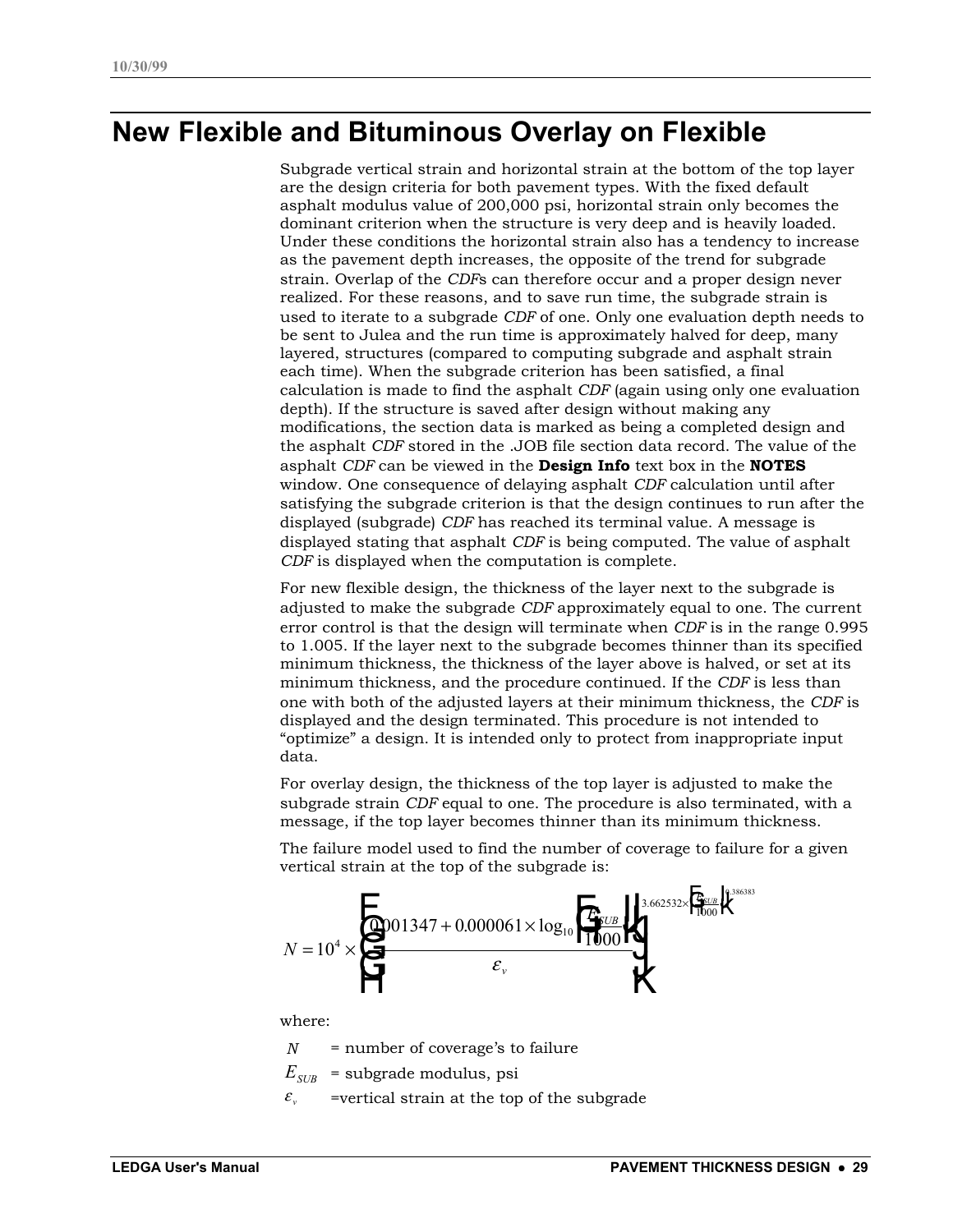<span id="page-33-0"></span>Subgrade modulus is included in the equation for subgrade failure and has the effect of decreasing the number of coverage's to failure, for any given strain, as the modulus value decreases. This is intended (reference 1) to simulate the effects of the increasing degree of plasticity generally encountered as soil strength decreases.

The failure model used to find the number of coverage's to failure for a given horizontal strain at the bottom of the surface asphalt layer is:

 $\log_{10}(N) = 2.68 - 5 \times \log_{10}(\epsilon_h) - 2.665 \times \log_{10}(E_A)$ 

where:

- *N* = number of coverage's to failure
- $E_A$  = asphalt modulus, psi
- $\epsilon$ <sup>*h*</sup> = horizontal strain at the bottom of the surface asphalt layer

### **Evaluation of Overload Situations**

In LEDGA overload situations can be evaluated for pavements whose current CDF is less than or equal to 0.9 (*CDF* <= 0.9). If the current CDF does not satisfy this condition, LEDGA will not allow for overload computations.

Overload situations can be evaluated by selecting an overload aircraft from the available aircraft library. To change the overload status of the aircraft, click on the Overload Aircraft column. Then, change the weight and the number of annual departures to comply with requirements. Note that the annual departures will be used as the total departures when computing CDF in overload situations.

When the **Life** button is clicked, LEDGA will process two CDF computations. One for normal GA fleet, and the second for the overload aircraft. The total CDF is then displayed. The user can then decide the pavement can handle this overload.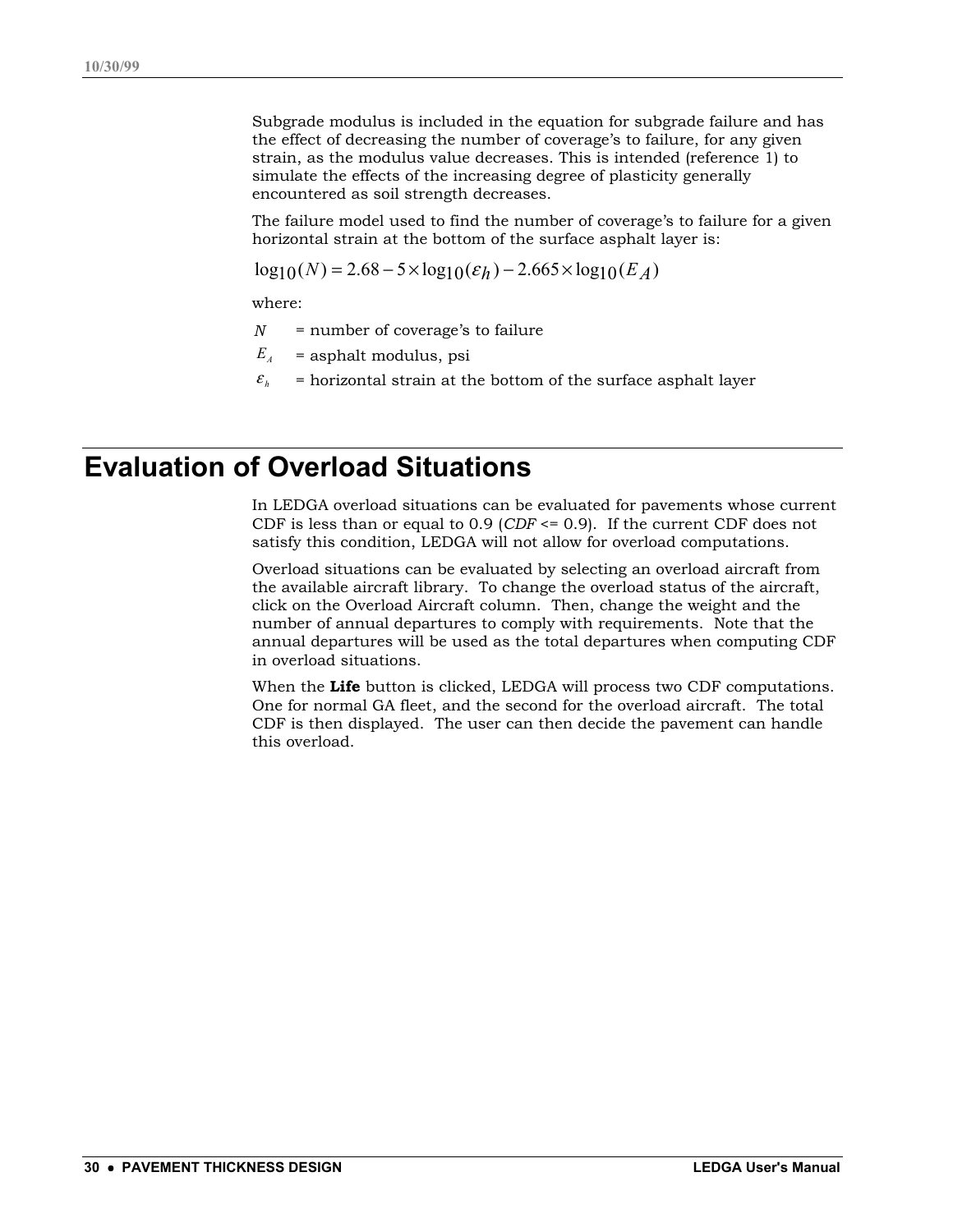## <span id="page-34-0"></span>**RUNNING THE PROGRAM**

### **Solution Times**

The execution time required to design a structure is almost completely dependent on the floating point performance of the computer when performing the layered elastic strain and stress calculations. Execution time is roughly proportional to the total number of "design" wheels for all of the aircraft in the design list, and is proportional to a small power of the number of layers in the structure. (The inner loop in JULEA consumes almost all of the solution time.) The next most important factor is disk access time, but this mainly affects the response of Windows when performing other tasks while a design is in progress and not the total solution time.

The most effective strategy for reducing solution times is to use an abbreviated aircraft list, consisting of the most damaging aircraft, to produce a first approximation to the pavement design. The full aircraft design list can then be used to finalize the design.

Thick aggregate layers increase the solution time more than would be expected because of the sublayering used to represent variation of modulus with depth.

### **Options**

A batch option has been included in the program so that a number of time consuming designs can be executed unattended. The option is activated by double clicking anywhere on the gray background of the structure window. A check box appears which, when clicked, changes the caption of the Life button to Batch. The first section to be designed is then selected and Batch clicked. Each section in the list starting at the one selected to the last will then, in turn, be designed and the results stored in the .JOB file. The "already designed" and "saving structure" messages are suppressed. However, if any other message, such as "minimum thickness for a layer," is displayed, the batch job will halt until the message is cleared. The results can be viewed in the **NOTES** window after the batch job has finished.

If a lengthy design computation is underway, a second instance of LEDGA can be started from Program Manager and section data edited. Design computation is only allowed from the first instance of the program because JULEA cannot be run from two programs at once. Alternatively, any other application can be run from Windows while a design is in progress. The elapsed time window will always remain on top of the desktop so that the progress of the design can be monitored.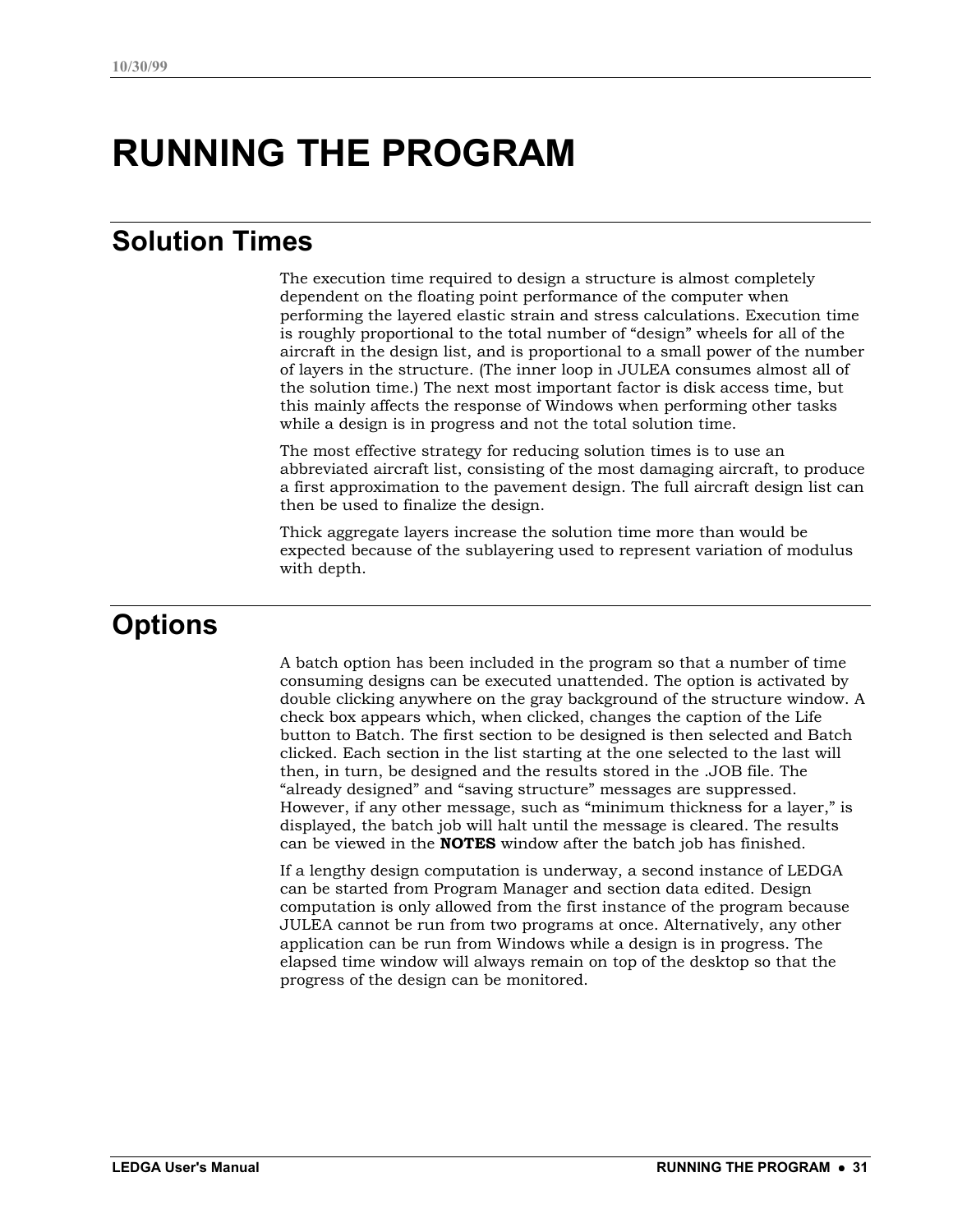### <span id="page-35-0"></span>**Copying to the Clipboard**

In addition to copying the design and notes information to the clipboard from the **NOTES** window, any of the program windows can be copied to the clipboard as a bitmap using the Windows Alt-PrintScreen function. The bitmap can then be pasted into another application and printed or saved. First make sure that the window to be copied is the active window by clicking the mouse within the window area. Then hold down the Alt key and press the PrintScreen key. If the window is not copied to the clipboard, check your computer documentation for the equivalent function.

The picture of the structure in the **STRUCTURE** window can also be copied to the clipboard by placing the mouse pointer within the area of the picture and clicking the right mouse button. Similarly, the picture of the gear layout in the **AIRCRAFT DATA** window can be copied by right clicking on the picture.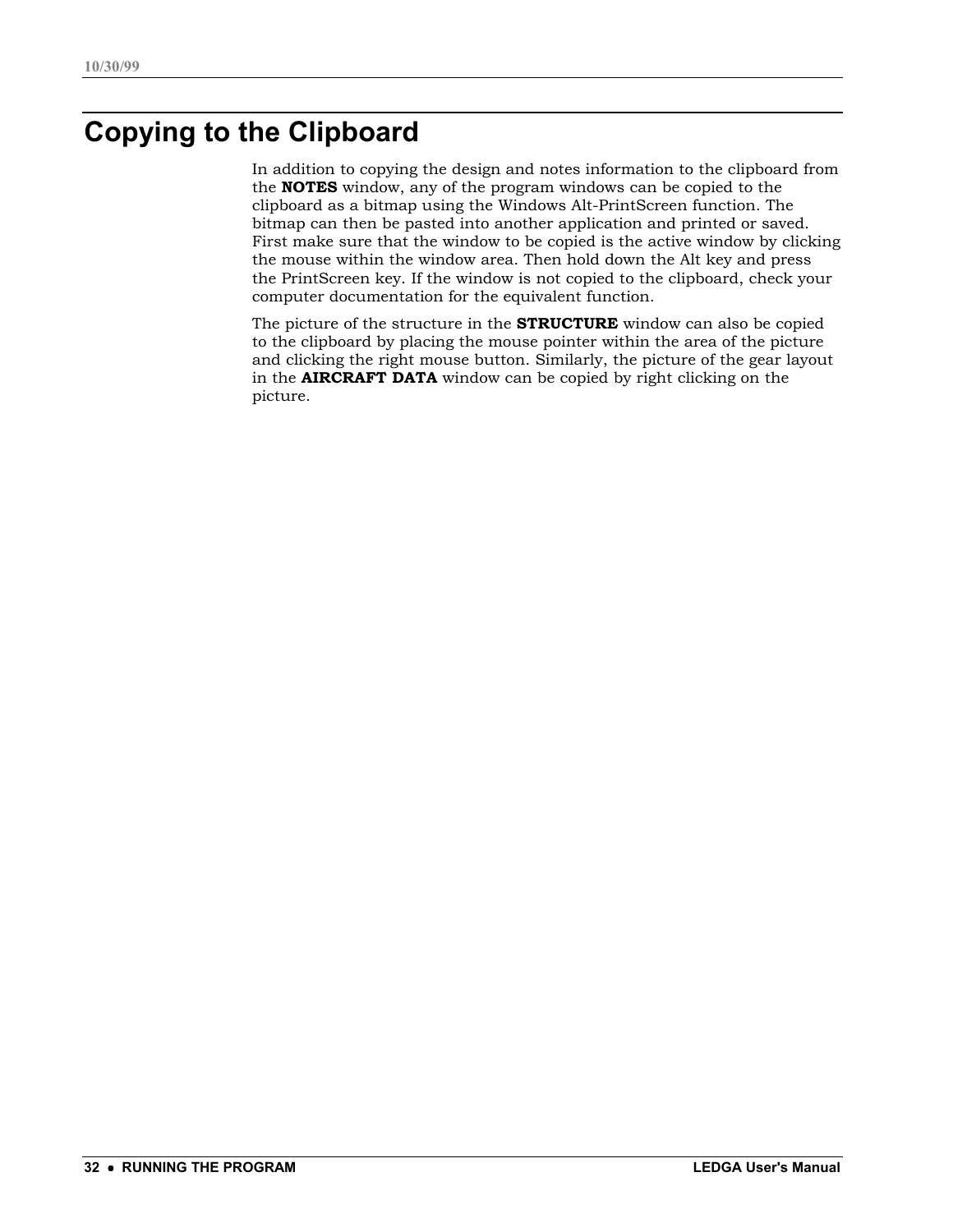## <span id="page-36-0"></span>**DATA FILES**

### **Communication Files**

Information is passed to and from JULEA in the following data files:

- 1. JULEA.STR
- 2. JULEA.LOA
- 3. JULEADAT.OUT
- 4. JULEASG.OUT
- 5. DAMTMP.DAT
- 6. DAMTMPSG.DAT

JULEA.STR and JULEA.LOA are structure and aircraft data files written by LEDGA for input to JULEA each time JULEA is executed. They are ASCII files in exactly the same format as used in the LEDNEW collection of programs. The data can be examined in a text editor if more detail is required than given in the LEDGA windows.

JULEADAT.OUT and JULEASG.OUT are ASCII files written by JULEA and have exactly the same format as used in the LEDNEW collection of programs. They contain all of the structure, aircraft, stress, and strain data read or produced by JULEA. Stresses and strains are given for each evaluation point for each aircraft in the traffic mix. Principal and octahedral stresses are included. For rigid pavements, only JULEADAT.OUT is written. For flexible pavements, JULEASG.OUT contains the data for stresses and strains computed at the top of the subgrade, and JULEADAT.OUT contains the data for stresses and strains computed at the bottom of the asphalt layer. The files are overwritten each time JULEA is executed.

DAMTMP.DAT and DAMTMPSG.DAT are written by JULEA and contain the stresses or strains used by LEDGA to compute *CDF*. For rigid pavements, DAMTMP.DAT contains the maximum principal stress at the bottom of the concrete slab for each aircraft in the mix. (These are interior stresses and are transformed to equivalent edge stresses by LEDGA before computing *CDF*. The relative magnitudes of the stresses in DAMTMP.DAT for different aircraft are therefore not a reliable indication of the relative stress levels used in the design procedure.) For flexible pavements, DAMTMPSG.DAT contains the vertical strains at the top of the subgrade and DAMTMP.DAT contains the horizontal strains at the bottom of the surface asphalt layer.

If data in any of these files needs to be stored permanently, it should be copied to a new file immediately after a design has been completed.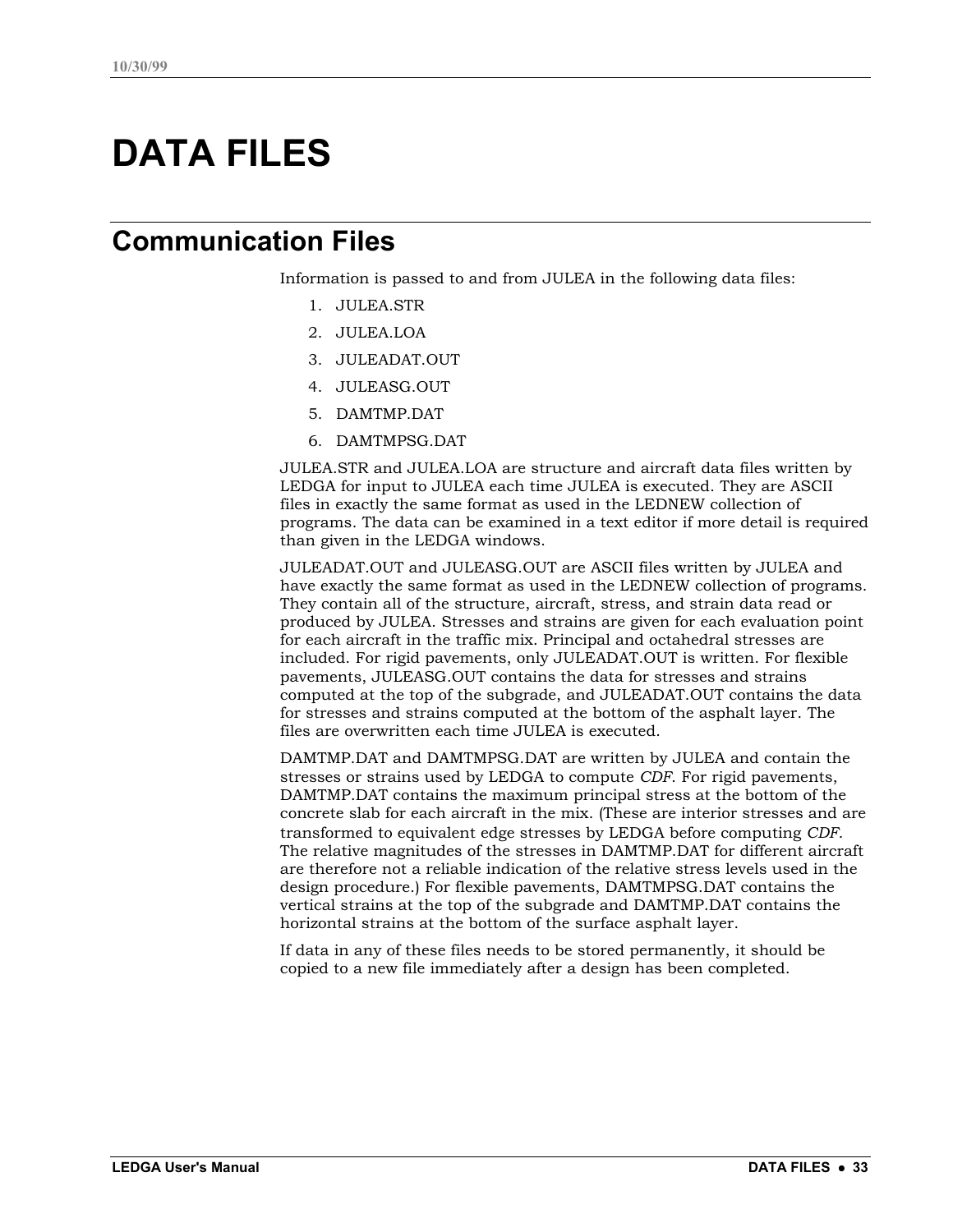### <span id="page-37-0"></span>**Storage Files**

Permanent information for layered elastic design is stored in \*.JOB and \*.NTS files. \*.JOB files contain all of the data required by LEDGA for all of the sections in one job. \*.NTS files contain user entered information not needed by LEDGA but which may be useful in identifying features of the pavement sections, tracking design history, etc. Both are ASCII files and can be read by other applications if necessary.

### **\*.JOB File Format**

0123456 0123456789012345678901234567890123456789012345678901234567890 Format# SectionName Date Time DateTime ACCDF Life 0.00 100.00 NL NA Thick(1) Modulus(1) LC(1) Thick(2) Modulus(2) LC(2) Thick(3) Modulus(3) LC(3) Thick(I) Modulus(I) LC(I) Thick(NL) Modulus(NL) LC(NL) ACName(1) GL(1) Rps(1) %Growth(1) ACName(2) GL(2) Rps(2) %Growth(2) ACName(J) GL(J) Rps(J) %Growth(J) ACName(NA) GL(NA) Rps(NA) %Growth(NA) Blank Line (for expansion) Blank Line (for expansion) Next set of section data, starting with the name

#### **Explanation of \*.JOB File Field Names**

Format# = File format identifier; Type = string; current = "Format3" SectionName = section name; Type = string Date = date of completed design; Type = string; Format =  $XX/XX/XX$ Time = time of completed design; Type = string; Format = XX:XX:XX DateTime = date and time of completed design in VB format; Type = double precision real Field Width = 20 Note: When a design has not been completed for the section, Date = 11/01/71, Time = 00:00:00, DateTime = 26238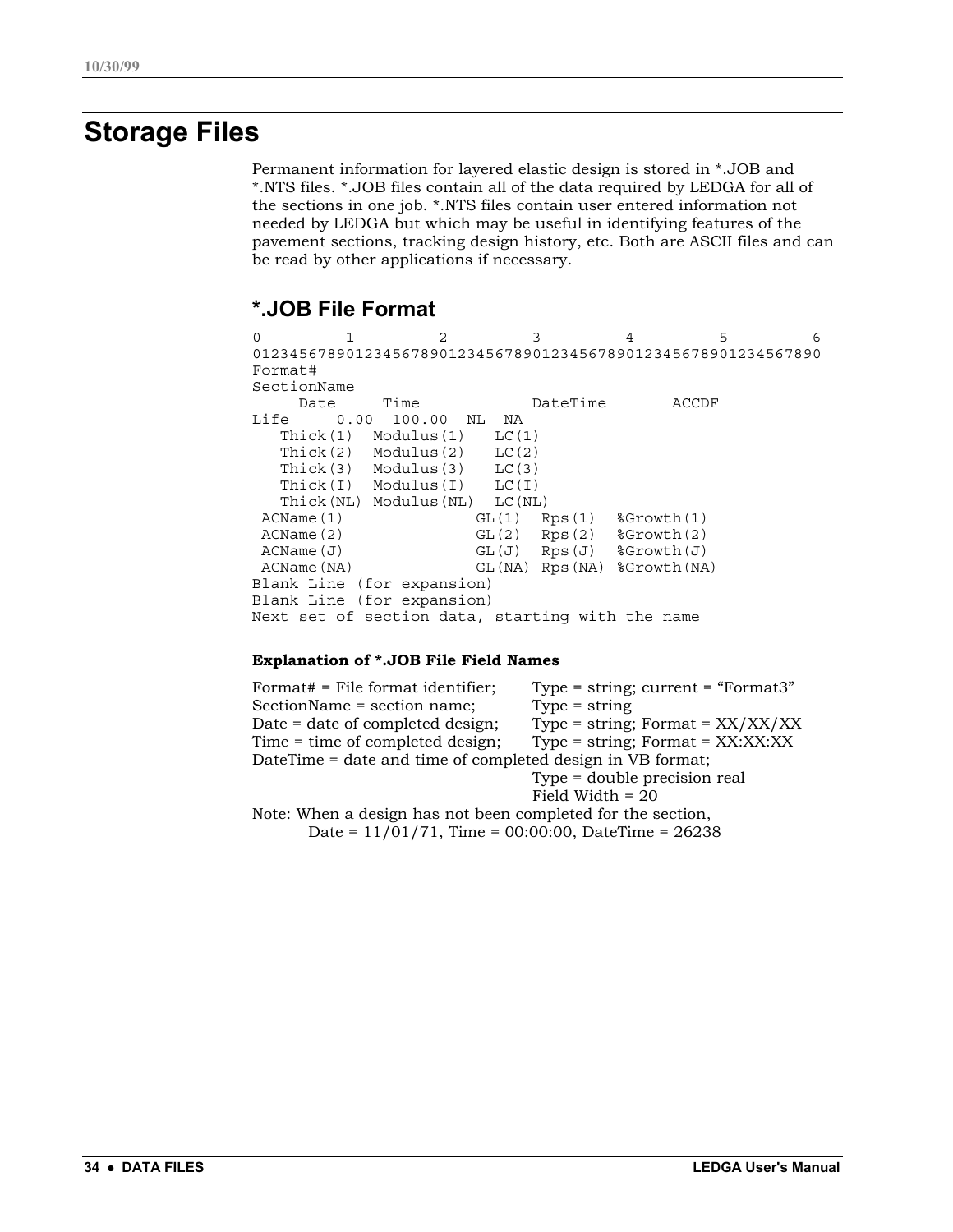| <b>Name</b>  | <b>Description</b>                   | <b>Type</b> | Field<br>Width |
|--------------|--------------------------------------|-------------|----------------|
| <b>ACCDF</b> | Asphalt Layer CDF                    | Real        | 12             |
| Life         | Design Life                          | Integer     | 4              |
| NL.          | Number of Layers                     | Integer     | $\overline{4}$ |
| NA.          | Number of Aircraft                   | Integer     | $\overline{4}$ |
| Thick(I)     | Thickness of Layer I                 | Real        | 12             |
| Modulus(I)   | Modulus of Layer I                   | Integer     | 12             |
| LC(I)        | Layer Code for Layer I               | Integer     | 8              |
| ACName(J)    | Aircraft Name for Aircraft J         | String      | 21             |
| GL(J)        | Gross Load for Aircraft J            | Integer     | 9              |
| RPS(J)       | Annual Repetitions for Aircraft J    | Integer     | 8              |
| %Growth(J)   | Percent Annual Growth for Aircraft J | Real        | 12             |

### **Example of a \*.JOB File with 2 Sections**

| Format3                               |       |       |          |
|---------------------------------------|-------|-------|----------|
| ACAqqreqate                           |       |       |          |
| 05/13/99 12:00:01                     |       | 26238 | 0.000000 |
| 0.00 100.00<br>20<br>$\overline{3}$ 4 |       |       |          |
| 4.5000<br>200000                      | 1     |       |          |
| 10.0000<br>75000                      | 6     |       |          |
| 0.0000<br>10000                       | 4     |       |          |
| Sabreliner 65                         | 24000 | 25    | 0.000000 |
| Citation 550B                         | 15000 | 130   | 0.000000 |
| King Air B100                         | 11500 | 50    | 0.000000 |
| Stationair 206                        | 3612  | 125   | 0.000000 |
|                                       |       |       |          |
| NewFlexible                           |       |       |          |
| 05/13/99 12:00:01                     |       | 26238 | 0.000000 |
| 20  0.00  100.00<br>$4\quad 4$        |       |       |          |
| 2.0000<br>200000                      | 1     |       |          |
| 400000<br>2.0000                      | 14    |       |          |
| 8.0000<br>40000                       | 8     |       |          |
| 0.0000<br>10000                       | 4     |       |          |
| Citation VII                          | 23200 | 10    | 0.000000 |
| Learjet 35A/36A                       | 15000 | 40    | 0.000000 |
| $DC-3$                                | 25200 | 10    | 0.000000 |
| Falcon 2000                           |       |       |          |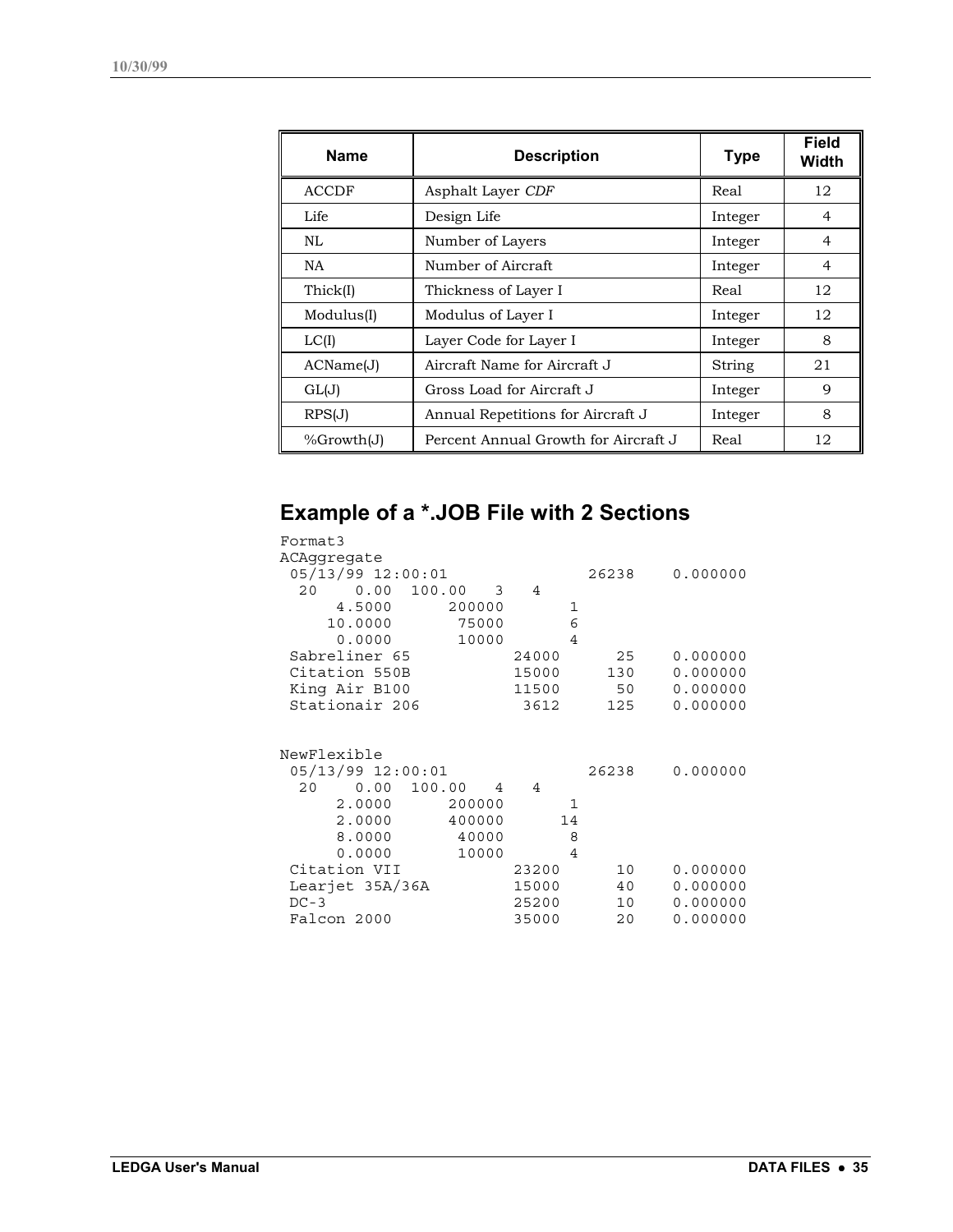#### **Layer Codes**

- 0 = Undefined
- 1 = P-401 Asphalt Surface
- 2 = Not Used
- 3 = Not Used
- 4 = Subgrade
- 5 = Not Used
- 6 = P-209 Crushed Aggregate Base Course
- 7 = Not Used
- 8 = P-154 Subbase Course (uncrushed aggregate)
- 9 = Variable Stabilized Base (flexible)
- 10 = P-401 Asphalt Overlay
- 11 = Not Used
- $12$  = Not Used
- 13 = Not Used
- 14 = P-401 Stabilized Base (flexible)
- 15 = Not Used
- $16$  = Not Used
- 17 = Not Used

### **\*.NTS File Format**

\*.NTS files contain user entered information about sections in a job stored as strings. The format consists of a sequential list of each section name, the length of the notes string for that section, followed by the notes string. A Visual Basic routine to read the data for a specified section (ISECT) in a \*.NTS file is as follows:

```
NFNo = FreeFile
Open FileName$ For Input As #NFNo
For I = 1 To ISect
 Line Input #NFNo, S$ ' Section name.
 Input #NFNo, SLen ' Length of NotesString.
 NotesString$ = Input$(SLen, #NFNo)
 Input #NFNo, SS$ ' Get CRLF.
Next I
```
Close NFNo

All data in the notes for section ISect is left in the string NotesString\$.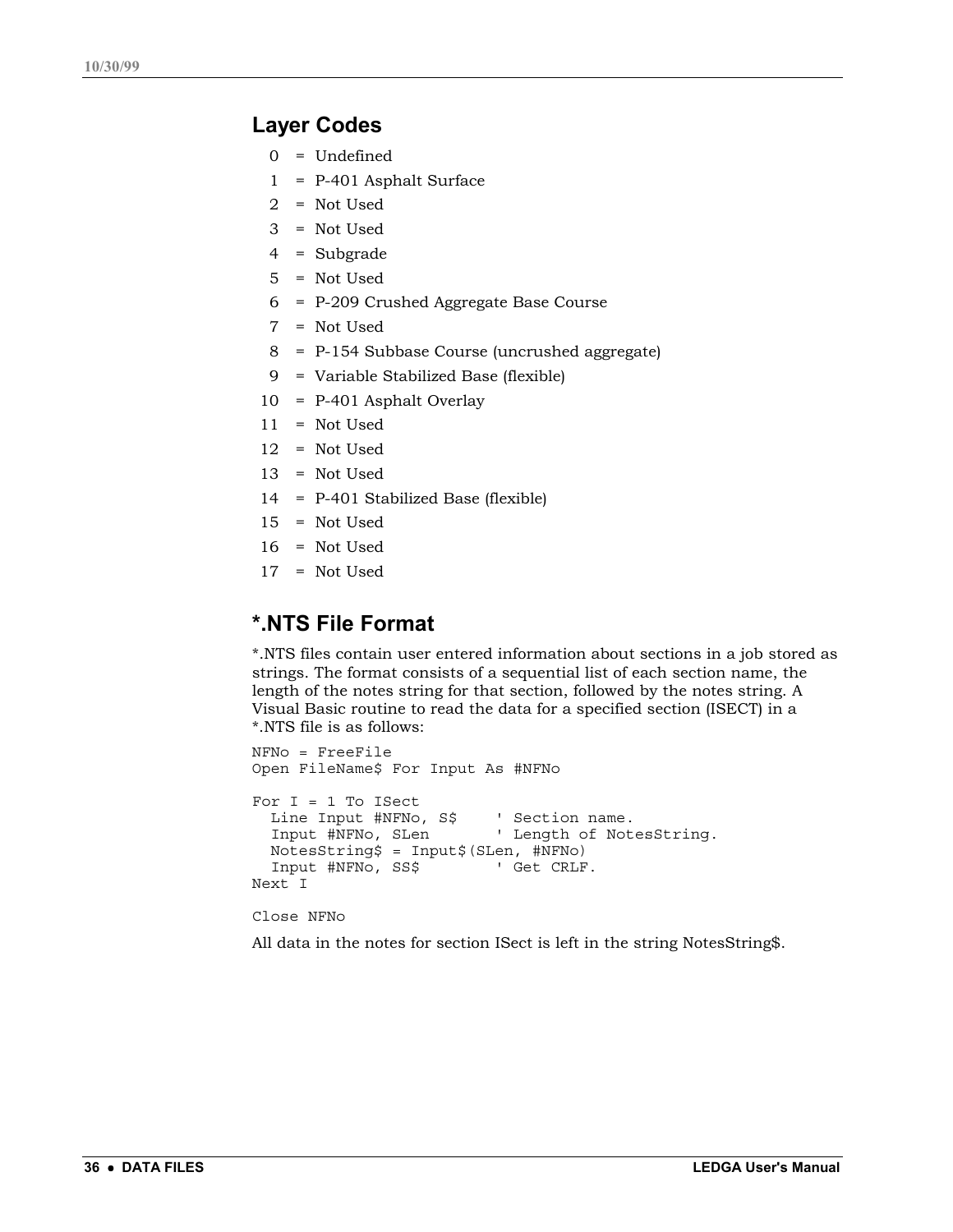## <span id="page-40-0"></span>**OVERLOAD EXAMPLE**

### **Introduction**

The following example was intended to give the user a guideline of how an overload situation can be handled by General Aviation airport administrator. In this example, it is assumed that an external job files has not been created and the design is started from the internal Samples job. Further design examples can be found on LEDFAA's Design Examples section in the users guide.

The following traffic mix will be used in the example. The aircraft in this list were obtained from traffic information provided by NCDOA. In addition, the military aircraft C-130 will be used as the overload aircraft.

| <b>Aircraft</b>       | Gross Weight, Ibs. | <b>Annual Departures</b> |
|-----------------------|--------------------|--------------------------|
| Sabreliner 65         | 24,000             | 25                       |
| Citation 550B         | 15,000             | 130                      |
| King Air B100         | 11,500             | 50                       |
| Citation V            | 16,500             | 200                      |
| Super King Air<br>300 | 14,100             | 250                      |
| King Air C-90         | 9,710              | 100                      |
| Beech Jet 400A        | 16,300             | 220                      |
| $C-130$<br>(OVERLOAD) | 155,000            |                          |

Percent annual growth is assumed to be zero in all of the examples. Also, layer thickness results are all given to 1 decimal place. Rounding would be done before writing the final design specifications.

### **AC on Aggregate Example**

On this example we will use a pavement structure similar to actual structures in General Aviation airports in North Carolina. The sample pavement structure will be the following:

| <b>Material</b>  | Thickness, (in) | Modulus (psi) |
|------------------|-----------------|---------------|
| P-401 AC Surface | 2.50            | 200,000       |
| P-209 Cr Ag      | 8.00            | 29.146        |
| Subgrade         | $CBR=10.0$      | 10,000        |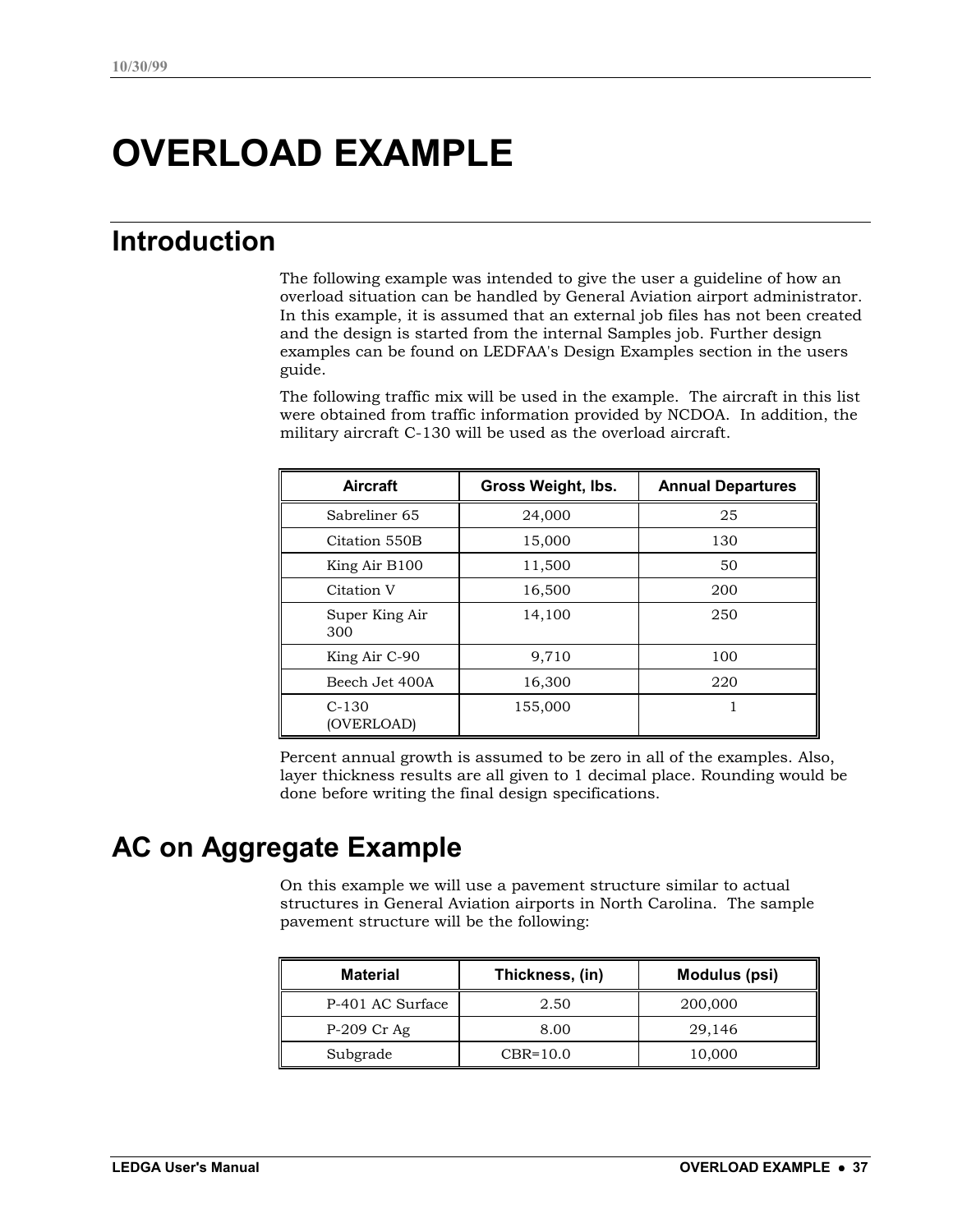When LEDGA is first started, the **STARTUP** window is displayed and, if there are no external .JOB files, a message is displayed stating that there are no job files in the working directory.

- 1. Clear the message by clicking **OK** and press the **New Job** command button.
- 2. Enter a name for the new job in the displayed dialog box and click **OK**.
- 3. Reselect the Samples job by clicking on its name in the left-hand list box.
- 4. Select the asphalt on aggregate sample section in the right hand list box by clicking on the ACAggregate section name.
- 5. Hold down the left mouse button and drag the ACAggregate section new to the new job name on the left list.
- 6. Release the left mouse button.
- 7. Select the new job file in the left hand list box and double click on the section name in the right hand list box (or click **Structure**) to transfer to the **STRUCTURE** window.

The asphalt on aggregate pavement structure from the Samples job will be displayed after transfer to the **STRUCTURE** window. Before we can proceed, the structure should be change to reflect our sample structure. To make the changes double click on the thickness window on the first two layer in the structure.

After this has been completed we need to modify the traffic information for our sample structure. To do this we must enter the **AIRCRAFT** window:

- 1. Click **Aircraft** to transfer control to the **AIRCRAFT** window.
- 2. Click **Clear List** and answer **Yes** in the displayed message box. All aircraft stored in the new flexible section of the Samples job will be deleted from the table of design aircraft.
- 3. Select one of the aircraft groups in the top left hand list box to display the aircraft contained in that group in the lower left hand Library list box.
- 4. Select the first aircraft in the group to be added to the table of design aircraft by clicking on its name in the library list. Transfer the aircraft to the table by clicking **Add**. (Double clicking the name will also transfer the aircraft.)
- 5. "Default" values of gross weight, annual departures, and percent annual growth will be displayed in the table. Any of these values can be changed within a specified range by clicking on the number in the table. An input box is displayed which also gives the default value and the range within which a new value can be entered. Enter the new value and click **OK**.
- 6. Select the rest of the aircraft to be added to the design aircraft table from the group one at a time and change the default data values as required. If a mistake is made and the wrong aircraft added to the table, the aircraft can be removed by selecting its name and clicking **Remove** (or by double clicking its name).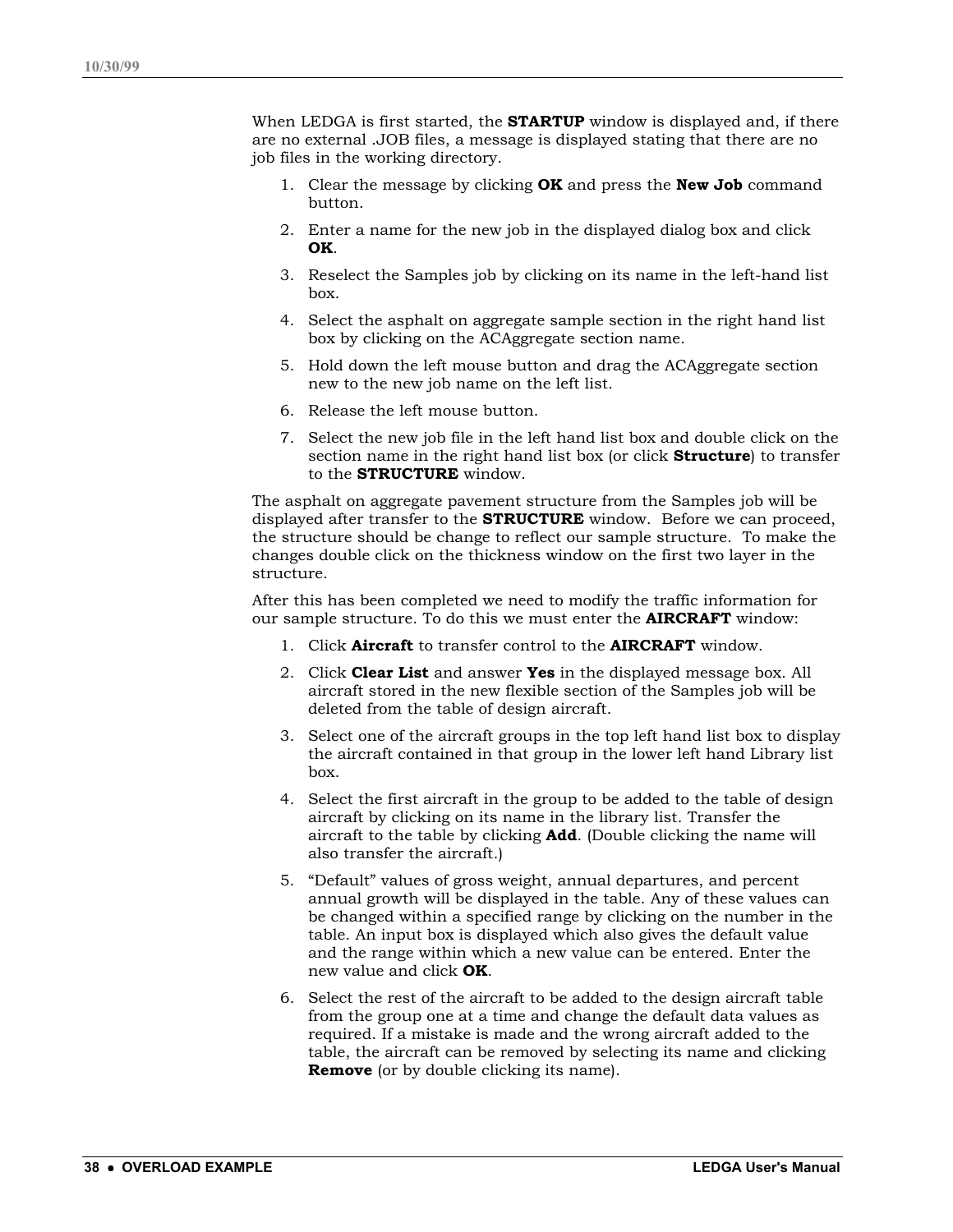- 7. Repeat the process for each group until all aircraft in the traffic mix have been added to the table except for the overload aircraft; in this case the C-130 which will be enter later.
- 8. Click **Save List** and answer **OK** to the displayed message.
- 9. Click **Back** to return to the **STRUCTURE** window.

We will first calculate the CDF for normal conditions. That is, we will only use the GA fleet to accomplish to calculate the structural life of our sample pavement section. To do this, click on the **Life** button. The following screen will be displayed:

|                                            | LEDGA - Modify and Design Section ACAggregate in Job ERASEME                                                                      |  |
|--------------------------------------------|-----------------------------------------------------------------------------------------------------------------------------------|--|
| <b>Section Names</b><br><b>ACAggregate</b> | Des. Life $= 20$<br><b>ERASEME ACAggregate</b><br><b>Thickness</b><br><b>Modulus</b><br>Layer<br><b>Material</b><br>(in)<br>(psi) |  |
|                                            | P-401 AC Surface<br>200,000<br>2.50                                                                                               |  |
|                                            | P-209 Cr Aq<br>8.00<br>29,146<br>$\rightarrow$                                                                                    |  |
| <b>Life Stopped</b><br>$-2093.06; 368.53$  | $CBR = 10.0$<br>Subgrade<br>10,000<br><b>KXXX</b><br>99999999999999<br>Sub CDF = 0.37; Str Life (SG) = 54.263 yrs; t = 10.50 in   |  |
| <b>Aircraft</b><br>Help<br><b>Back</b>     | <b>Modify Structure</b><br><b>Design Structure</b><br><b>Save Structure</b><br>Life                                               |  |

From this screen we can see that the current CDF is 0.37, and the structural life is 54.26 years. Since the CDF is less than 0.9 we can evaluate an overload situation. To do this follow the steps above and add a C-130 to the traffic list making sure you do the following:

- 1. Change the annual departures to 1. We will evaluate the effect of one C-130 aircraft as an overload.
- 2. Change the value in the column Overload Aircraft to True by click on it. A message will be displayed indicating that the annual departures will be used as the total departures when computing the CDF.